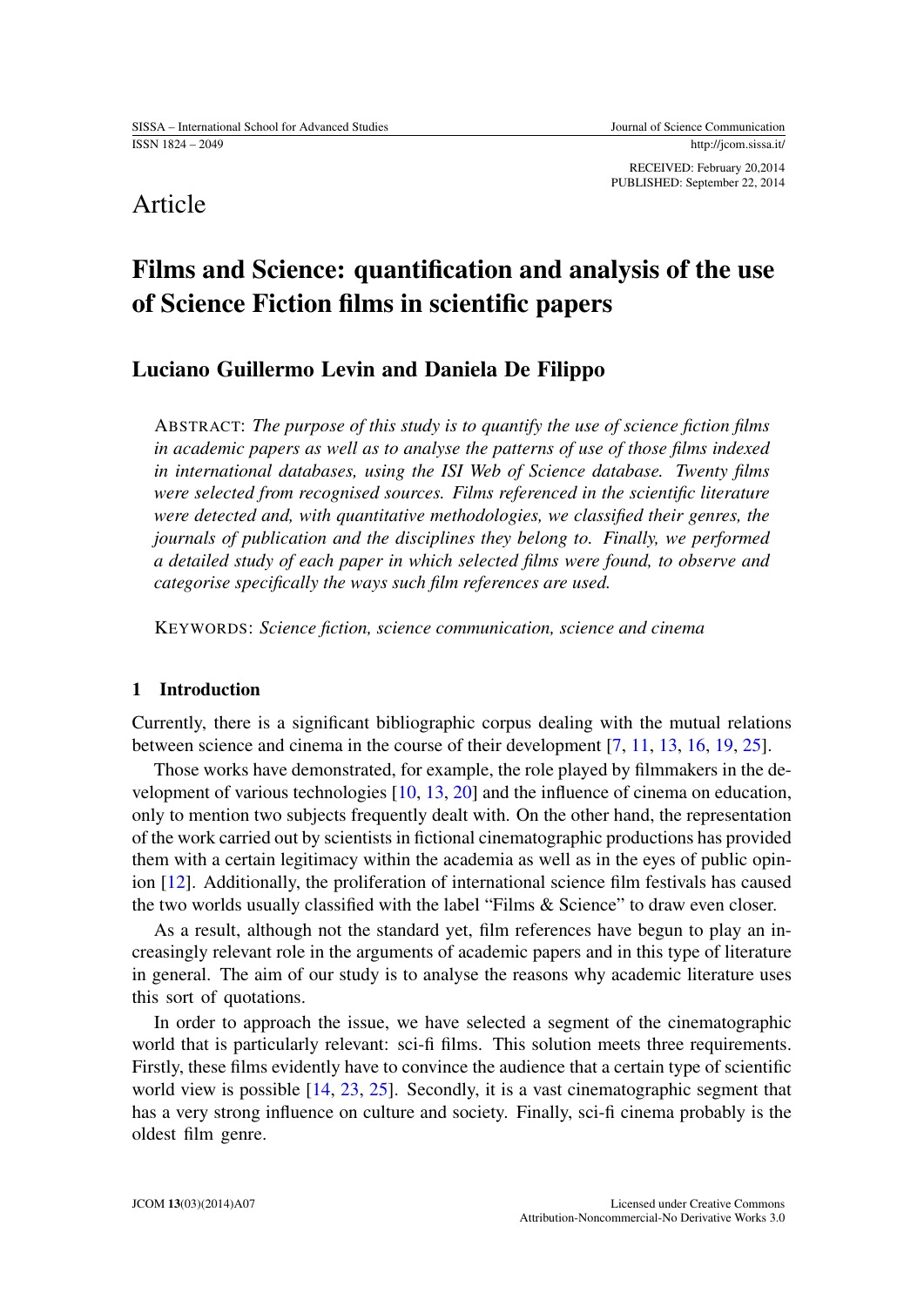As only little is known about the quantity of texts that use cinema in their arguments, part of the study was carried out through quantitative methods aiming to calculate the number of academic papers mentioning one or more sci-fi films in their arguments or explanations. Using bibliometric methods, we found out the films that have originated the largest number of publications, the text genres that are used, the journals the papers are published in and the subjects they deal with.

Our focus is on defining typologies that shed light on the specific ways of using these films. To this purpose, a detailed analysis will be performed on the content of all the documents mentioning any of the selected films.

### 2 Methodology

### *2.1 Definitions*

Science Fiction: science fiction is characterised by cognitive estrangement [\[23\]](#page-19-4). Estrangement is a process used by fiction in general, which creates a dialectic relationship between the rules governing the fictional world and the alteration of such rules. This process draws us into an apparent normality, in which we become involved as the plot of the story develops. In science fiction, the rules that are established and altered are specifically the rules of the cognitive laws that we have developed to explain the world, i.e. science.

**Journals:** for this study, we exclusively worked with academic journals that publish research papers subject to peer review, which comply with rigorous quality standards and are exclusively addressed to an academic audience. Regardless of their subject, all the papers analysed belong to this group of publications. We did not work with general science popularisation articles. In order to make sure we chose this type of publications, we consulted world-renowned international multidisciplinary databases that index the main scientific mainstream journals, such as the *Thomson Reuters Web of Science* (WoS).

### *2.2 Selection of films*

The first step was shortlisting a number of highly significant films ranging from older scifi cinema classics — such as *Metropolis*, *Frankenstein* or *The Invisible Man* — to the most recent ones, such as *Minority Report, Inception o Avatar*. We consulted lists of science fiction films whose prestige, recognition and diffusion have made them indispensable for anyone who wants to speak of this genre.<sup>[1](#page-1-0)</sup> We selected films released before  $1^{st}$  January 2012. Based on these criteria, a list of 20 films was drawn up (presented in Table [1\)](#page-2-0).

<span id="page-1-0"></span><sup>&</sup>lt;sup>1</sup>List of science fiction films by the Michigan University: http://www.umich.edu/~umfandsf/film/films/; top science fiction films by the American Film Institute (AFI): [http://www.afi.com/10top10/category.](http://www.afi.com/10top10/category.aspx?cat=7) [aspx?cat=7;](http://www.afi.com/10top10/category.aspx?cat=7) list of science fiction films on Wikipedia: http://es.wikipedia.org/wiki/Anexo:Películas\_de\_ [ciencia](http://es.wikipedia.org/wiki/Anexo:Pel) ficción: list of science fiction films on the Internet Movie Data base (IMDB): www.imdb.com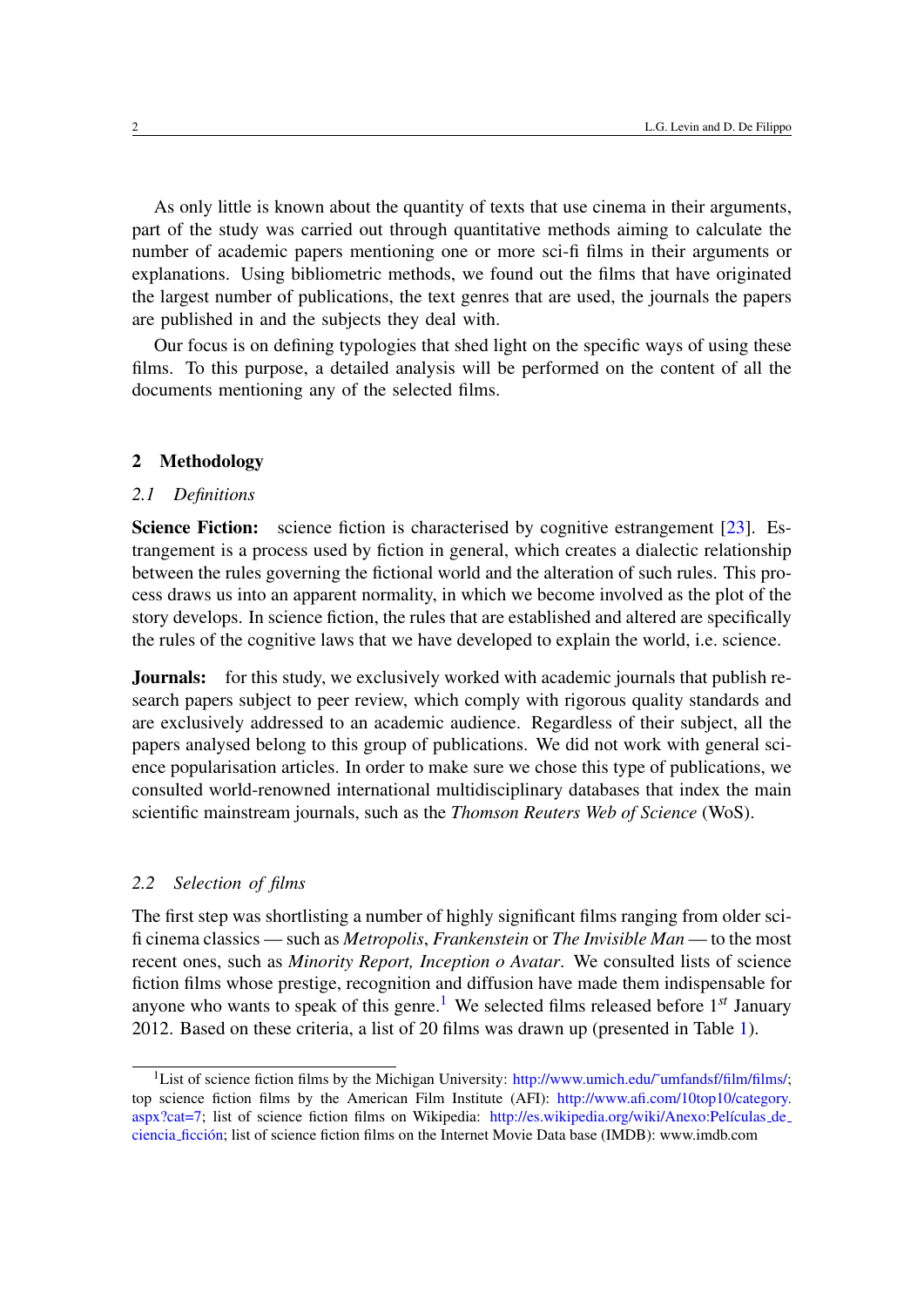| Film                 | <b>Year</b> | Film                   | Year |
|----------------------|-------------|------------------------|------|
| 2001 A Space Odyssey | 1968        | <b>GATTACA</b>         | 1997 |
| The 6th day          | 2000        | The Invisible Man      | 1933 |
| A Clockwork Orange   | 1971        | Jurassic Park          | 1993 |
| Alien                | 1979        | Matrix                 | 1999 |
| The Andromeda Strain | 1971        | Metrópolis             | 1927 |
| Avatar               | 2010        | <b>Minority Report</b> | 2002 |
| The Bicentennial man | 1999        | Inception              | 2010 |
| <b>Blade Runner</b>  | 1982        | Planet of the Apes     | 1968 |
| <b>Brazil</b>        | 1985        | Solaris                | 1972 |
| Frankenstein         | 1931        | Terminator             | 1984 |

<span id="page-2-0"></span>Table 1. Sci-fi films selected.

#### *2.3 Selection of sources and procedures*

## 2.3.1 Web of Science publications

The main goal of the first phase of the study was to quantify and analyse the bibliographic corpus of papers that make a reference to the shortlisted science fiction films within the Web of Science<sup>[2](#page-2-1)</sup> (WoS) scientific literature. To this purpose, researched the title and the director of the films in the "Topics" (TS) field, which looks for hits in the title, abstract and key words of each publication.

After detecting and downloading the selected records, an analysis of their formal characteristics was carried out, including document genre, language, main subject and journal in which they are published. A further content analysis was made to quantify the references to the film in the titles and in the abstracts and to subsequently draw up a range of categories to identify the reason for the reference.

## 2.3.2 BioOne, Cell, PUS and SSS publications

On the basis of the journals indexed in Web of Science, we selected a group of journals to carry out an analysis of the full paper texts. As the focus of our study was the influence of cinema on science, we decided to explore papers in which the film reference

<span id="page-2-1"></span><sup>2</sup> In this case, we considered the three databases included in WoS: *Science Citation Index* (SCI) — 1900 to present, it provides bibliographic information and references in the field of science from approximately 6,125 journals and also includes 145 of the most quoted books; *Social Science Citation Index* (SSCI) — 1956 to present, it provides bibliographic information and references in the field of social science from about 1,810 journals and 30 of the most quoted books; *Arts and Humanities Citation Index* (A&HCI) — 1975 to present, it provides bibliographic information and references in the field of arts and humanities from approximately 1,130 journals and 15 series of the most quoted books.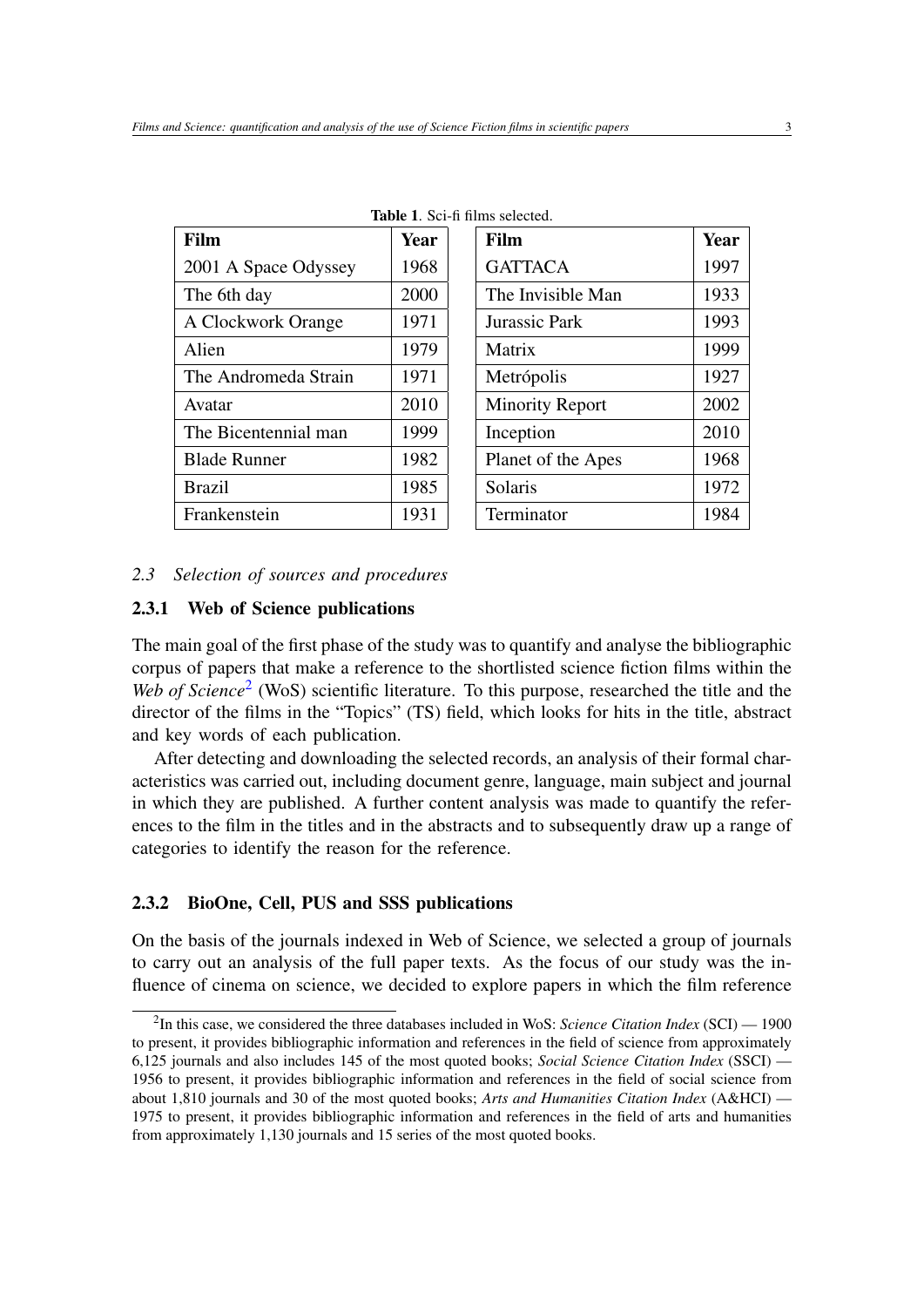does not have a descriptive character. To this purpose, we left out the papers that exclusively review the films or analyse their subjects, despite the fact that they are published in academic journals.

Therefore we selected the most significant journals dealing with biological science and social science aiming to study two distinct areas that comply with very different quality and writing style criteria.

As concerns biology journals, we found out that papers on the selected films were published in *Cell* and *Bioscience*. The journal *Cell* belongs to the publishing house of the same name, which brings together 30 biology journals. On the other hand, the journal *BioScience* belongs to the publisher *BioOne*, which groups over 170 journals. In order to widen the range of journals and based on the fact that a single publisher follows the same line for all of its publications, we decided to analyse all the journals from both publishers.

On the other hand, the social science journals that generated results on the shortlisted films were *Social Studies of Science* (SSS) and *Public Understanding of Science* (PUS). In this case, we decided to analyse them as PUS is the most prestigious science journal within the science communication field with over 20 years of history, whereas SSS is the main science journal within social studies on science and technology. In addition, both of them are renowned references in the area of science history and philosophy, ranking among the three most significant journals in the *Social Science Citation Index* by Thomson Reuters.

The goal of this phase of the study was to identify the ways sci-fi films are used. To this purpose, we analysed the full texts of all the papers mentioning the shortlisted films in the four journals selected. The first selection was carried out through an automatic search.

Subsequently, we read the texts and removed those not referring to the films by categorising the papers by document type and subject. In the analysis of the content, the following variables were created in order to collect information allowing us to identify the specific way in which a film is used in a paper:

- i. *Location in the text*: we noted down if the film reference appears in the abstract, in the introduction, in the body of the paper, or in its conclusions.
- ii. *How many references are made*: we counted how many times the film is mentioned in each of the papers.
- iii. *References to other films*: we recorded whether there is only a film being referred in the text or the reference is made in a context including other films.
- iv. *Who mentions the film?*: we recorded whether the film was referred to by the author or by an interviewee or even a third-party source, for example quotations from other articles, etc.
- v. *Purpose of the film reference*: we analysed the goal of the film reference: to exemplify, to compare, to put forward a theory.
- vi. *The existence of a formal method to mention the films*: we analysed how the film is mentioned to establish whether there is a standardisation of film references.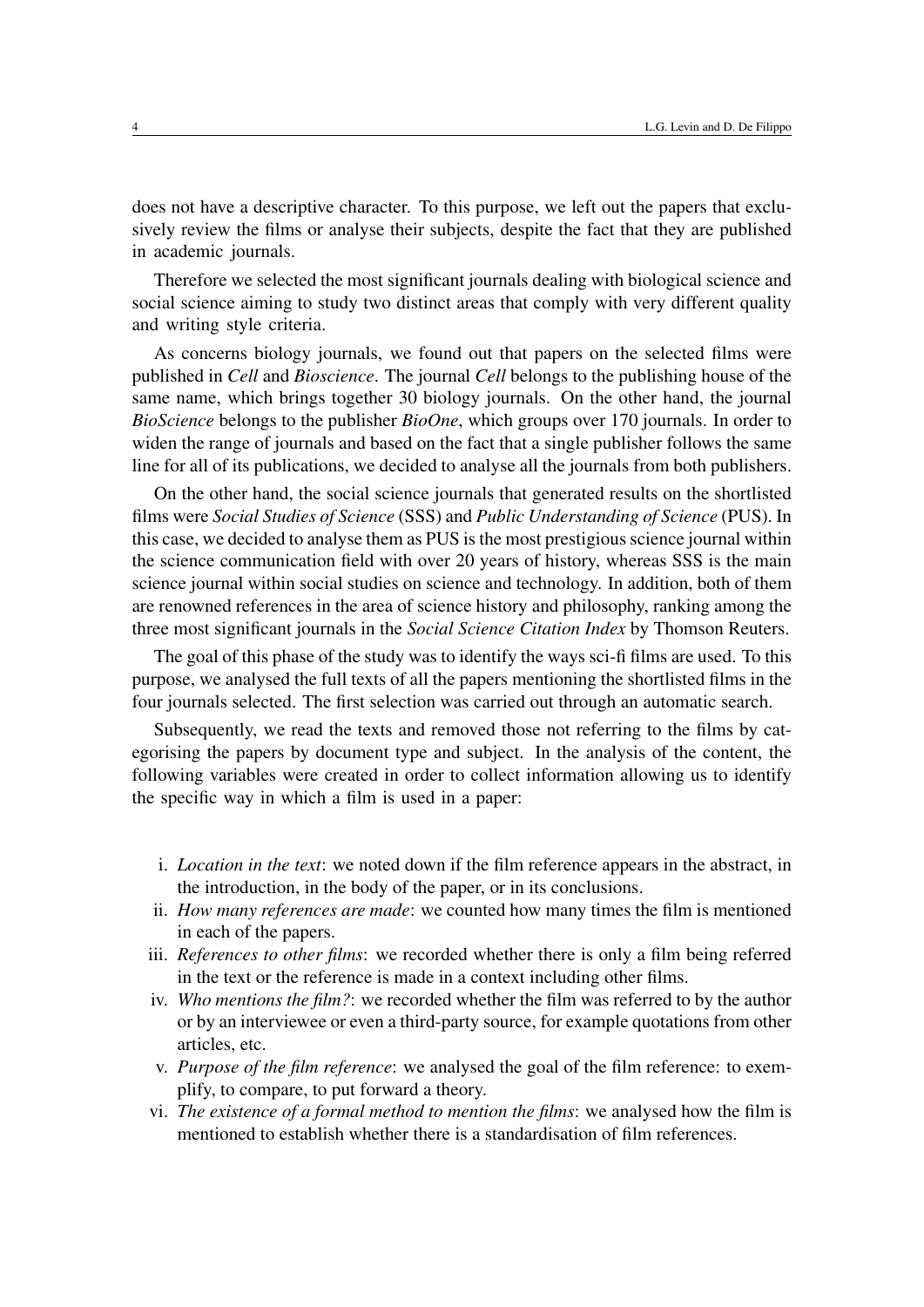| <b>Films</b>         | No.                   | <b>Films</b>           |
|----------------------|-----------------------|------------------------|
| 2001 A Space Odyssey | 26                    | <b>GATTACA</b>         |
| 6th day              | 0                     | Inception              |
| A clockwork orange   | 3                     | The Invisible Mar      |
| Alien                | $\mathcal{D}_{\cdot}$ | Jurassic Park          |
| The Andromeda Strain | 6                     | Matrix                 |
| Avatar               | 10                    | Metrópolis             |
| Bicentennial man     | 3                     | <b>Minority Report</b> |
| <b>Blade Runner</b>  | 0                     | Planet of the Ape      |
| <b>Brazil</b>        | 2                     | Solaris                |
| Frankenstein         |                       | Terminator             |

<span id="page-4-0"></span>Table 2. Number of *Web of Science* publications on sci-fi films.

| <b>Films</b>           | No.            |
|------------------------|----------------|
| <b>GATTACA</b>         | 1              |
| Inception              | 0              |
| The Invisible Man      | 0              |
| Jurassic Park          | 9              |
| Matrix                 | $\overline{2}$ |
| Metrópolis             | 7              |
| <b>Minority Report</b> | 5              |
| Planet of the Apes     | 8              |
| Solaris                | 3              |
| Terminator             | 2              |

### 3 Results

## *3.1 Quantification in Web of Science (Abstracts, titles and keywords)*

The search in the corpus of the academic journals (excluding those dealing with cinema and cultural studies) yielded 93 papers. Out of that figure, *2001: A Space Odyssey* was referred to in a total of 26 publications, followed by *Avatar (10); Jurassic Park (9); Planet of the Apes* (8) and *Metropolis* (7) (Table [2\)](#page-4-0).

Although it is conceivable that older films are more likely to obtain references, no relationship between the year of release and the number of publications was noted. This is because films are not "built-up knowledge pieces" like papers. In fact, a recent film is much more likely to be referenced than an old film, as the involved representations of science and knowledge will be more useful and closer to the experience of scientists and their readers than the knowledge depicted in an old film. This is why *Avatar* — the most recent of the films considered in the study — is featured in a considerable number of publications. In this regard, it can be noted that the highest number of papers on sci-fi films was published in the past decade.

A few formal characteristics of the publications, such as the language, the genre of text, the subject or the journal, are relevant as a basis for a first categorisation. In general terms, it can be noted that the 93 papers gathered were written in English and "article" is their main genre (55%), followed by "proceeding paper" (14%). As for the subjects, the 20 films analysed were especially taken from journals in the field of "humanities" (17%), followed by "history" and "aerospace engineering" (6% each) (Figure [1\)](#page-5-0).<sup>[3](#page-4-1)</sup>

By reading the 93 records found (titles and abstracts) one time, it was possible to note that in 57 papers (61%) the reference to the films is only made in the title. In other cases,

<span id="page-4-1"></span><sup>&</sup>lt;sup>3</sup>A full list of the journals that yielded results is presented in the appendix.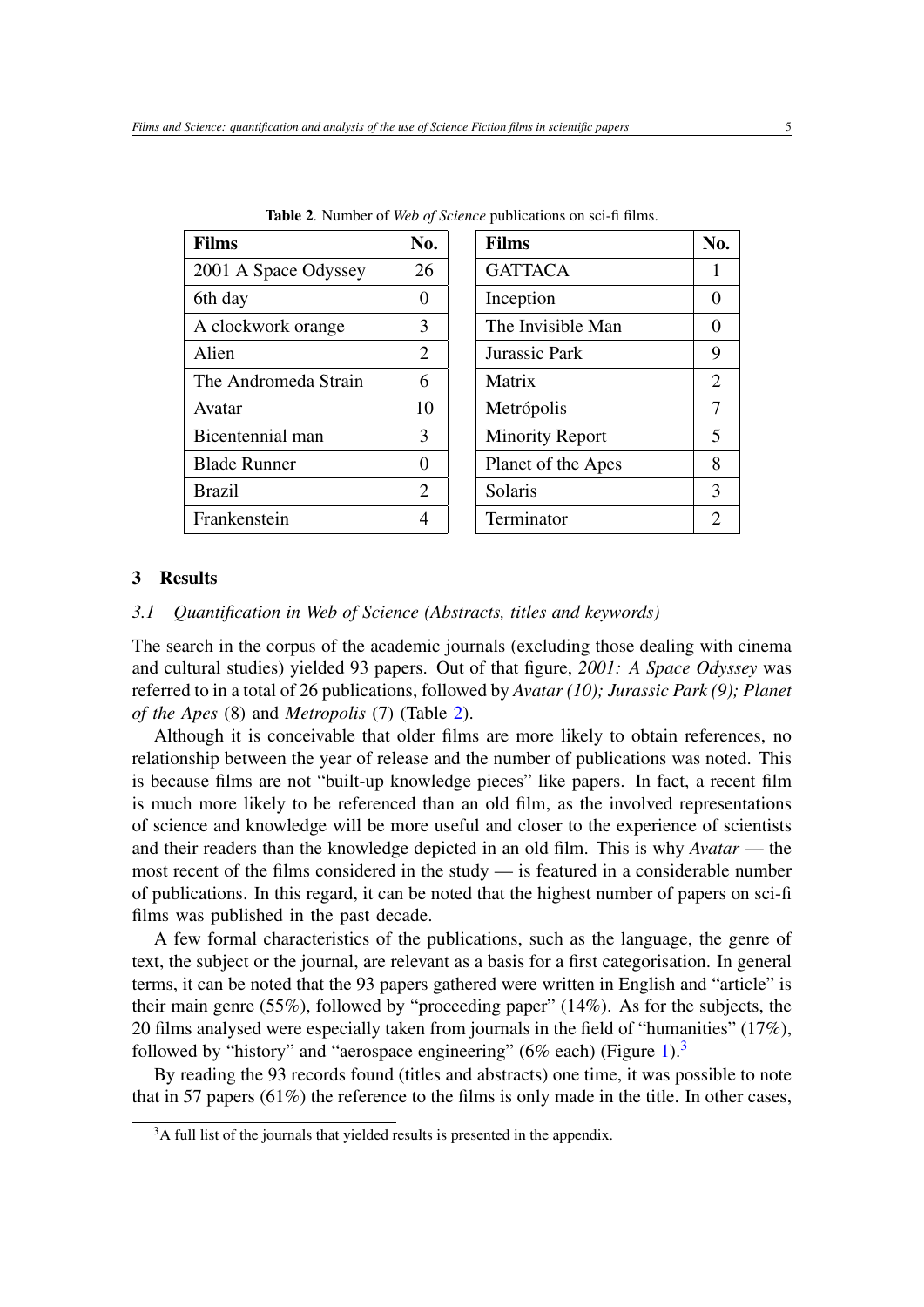

<span id="page-5-0"></span>**Figure 1.** Distribution of publications on sci-fi films by subject  $\left(\langle 1 \text{ doc}\right)$ .

when the film is brought as an example for social analysis or used to allude to the positive or negative effects of science and technology, it is possible to detect a more frequent use of metaphors and stylistic devices.

The different usage patterns detected in titles and abstracts allow for the creation of categories for the analysis of the content. In this regard, it was possible to identify four main reasons why a film is included in a paper:

• Publications focusing on the film as a study subject without being descriptive, but which analyse some specific aspect of it.

E.g. (Abstract)

"Classical science fiction films have been depicting space voyages, aliens, trips to the moon, the sun, Mars, and other planets, known and unknown. While it is difficult to critique the depiction of fantastic places, or planets about which little was known at the time, the situation is different for the moon, about which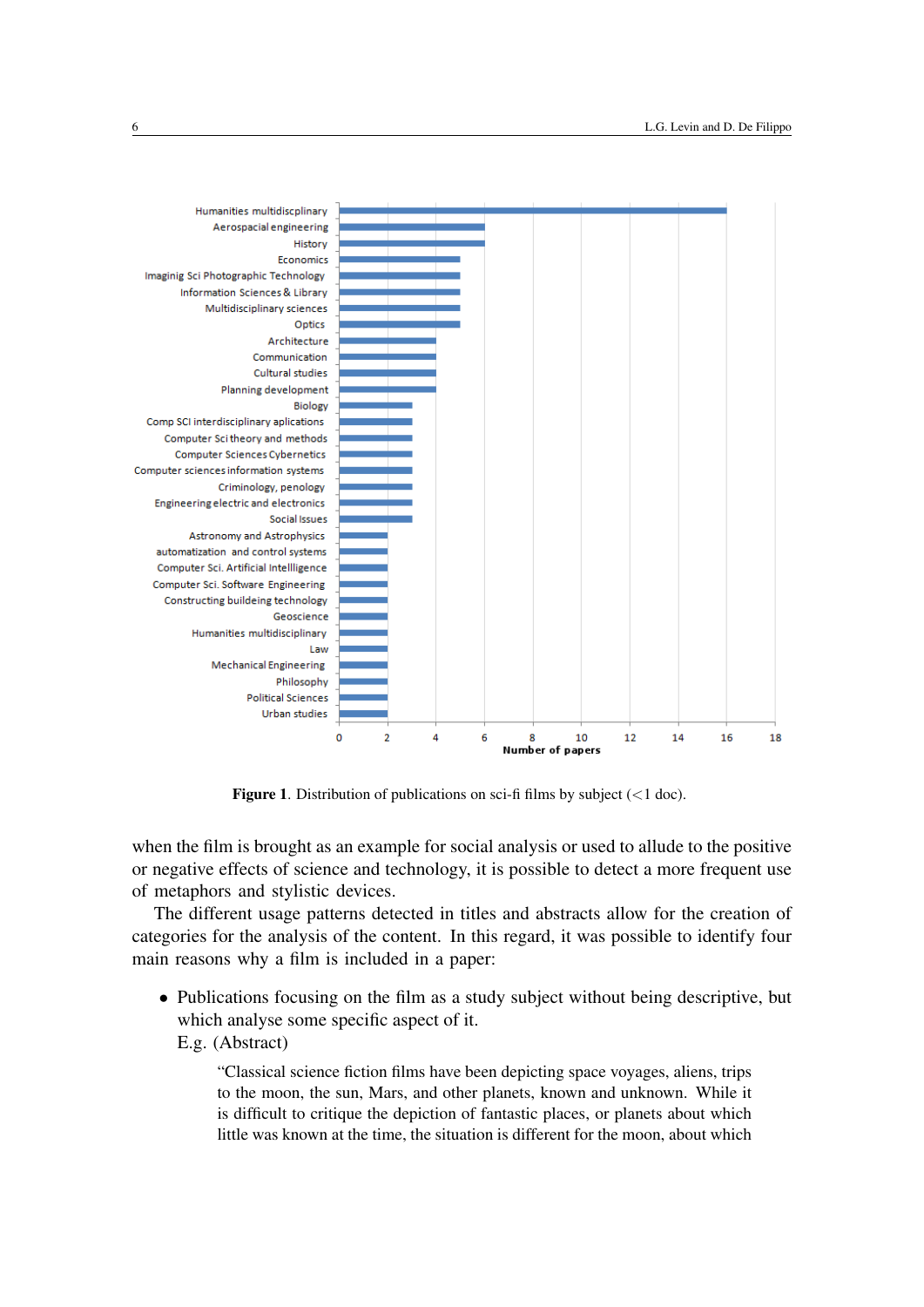a lot of facts were known from astronomical observations even at the turn of the century. Here we discuss the grade of realism with which the lunar surface has been depicted in a number of movies, beginning with George Méliés' 1902 classic *Le Voyage dans la lune* and ending, just before the first manned landing on the moon, with Stanley Kubrick's *2001: A Space Odyssey*." [\[8\]](#page-18-6)

• Papers focusing on the analysis of the medium or format (3D, IMAX, sound, etc.), having both a descriptive and analytical nature with regard to the consequences of these formats on the spectators.

E.g. (Abstract)

"As the flat panel displays (Liquid Crystal Displays, AMOLED, etc.) reach near perfection in their viewing qualities and display areas, it is natural to seek the next level of displays, including 3D displays. There is a strong surge in 3D liquid crystal displays as a result of the successful movie *Avatar*." [\[26\]](#page-19-5)

• Papers analysing the relation between sci-fi cinema and society. They are primarily papers studying the way cinema depicts or foresees reality by presenting arguments in favour or against scientific and technological development (bioethics, ecology, urban development, etc.) or by analysing different stereotypes (scientists, laboratories, etc.). This type of papers can be featured in journals dealing with social science as well as biological and experimental science. E.g. (Title)

```
"Apocalyptic Imagery in Fritz Lang's Metropolis" [4]
```
• Papers in which films are used to represent or exemplify specific scientific or technological developments. They are usually found in experimental or biomedical science journals.

E.g. (Title)

"Ebola virus and hemorrhagic-fever *Andromeda Strain* or localised pathogen" [\[9\]](#page-18-8)

Table [3](#page-7-0) shows the total number of papers that can be included in each of the categories detailed above. In particular, category a) appears to be the largest one, which is logical as the reference to the name of a film in the title or abstract reveals that it is a focus of the text. However, it is interesting to note also the importance of the analysis of the technologies that are part of the technical means of sci-fi films, which has been a particularly relevant subject in papers on the most recent films.

Within category a), an important role is played by the papers that analyse different forms of representing issues related to science: scientists, representations of astronomical objects (like the Moon) or of certain technologies (robots or computers).

Category b) is comprised of the papers that deal with the social aspects of films. The subjects are so diverse that it is nearly impossible to subcategorise them. However, an important role is played by the presence of criminology aspects in the application of new technologies. The papers also contain political analysis, the representation of neurobiological concepts, the study of predictive elements in cinema, environmental analysis and urban studies, etc.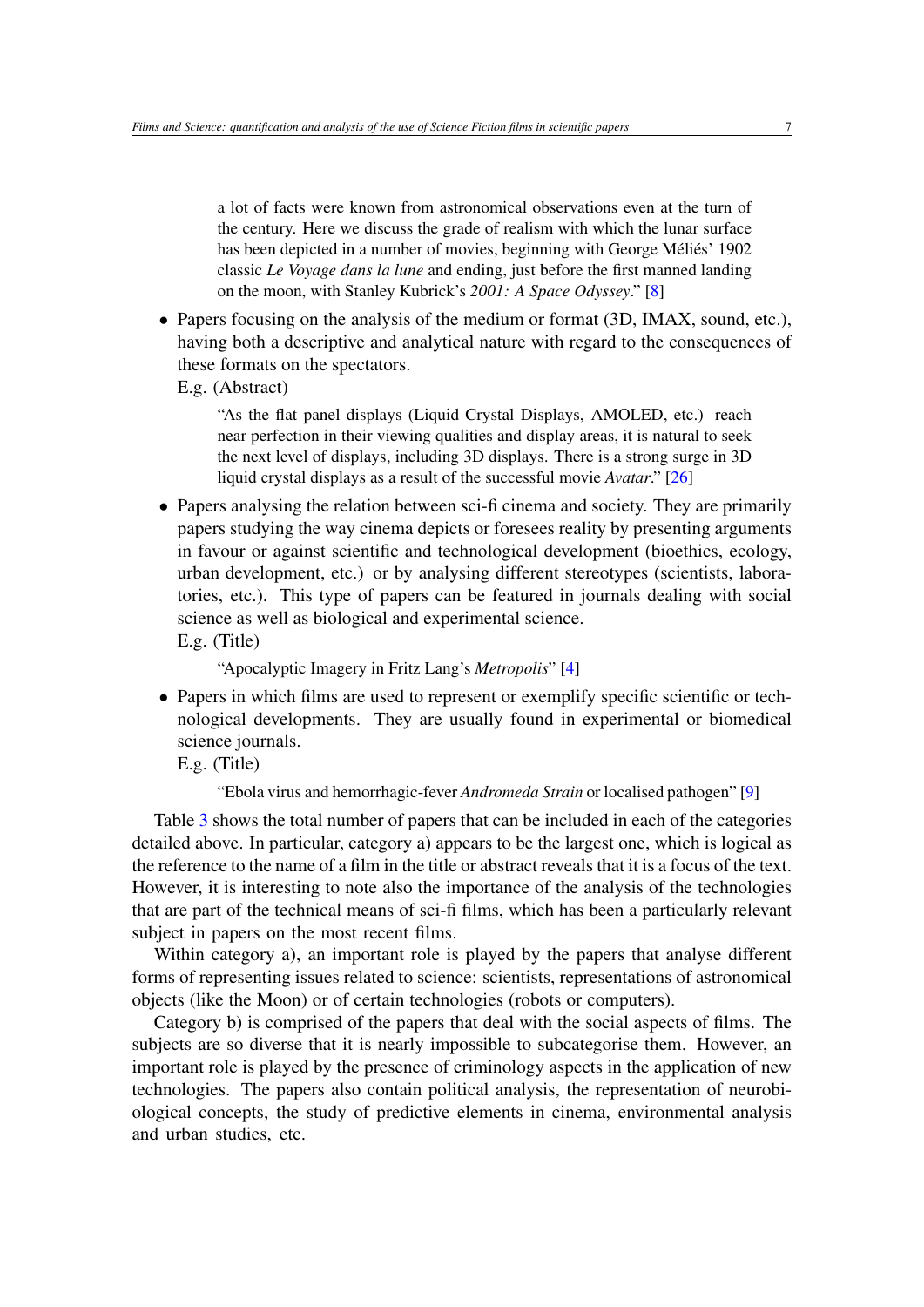| <b>Reason for film reference</b>                    | Number of | $\%$ |
|-----------------------------------------------------|-----------|------|
|                                                     | papers    |      |
| a) Film as a study subject                          | 51        | 55   |
| c) Relation between science fiction and society     | 18        | 19   |
| d) Example of scientific/technological developments | 15        | 16   |
| b) Study on the medium or format                    | 9         | 10   |
| <b>Total papers</b>                                 | 93        | 100  |

<span id="page-7-0"></span>Table 3. Number of papers by reason for the film reference.

In the papers studying technological developments (c), the most common issues were the design of spacecrafts and the biological technologies for euthanasia.

Finally, the majority of papers dealing with the technical aspects of films (d) analyse the application of new technologies to pictures, such as the digitalisation of complex scenery and 3D technologies.

## *3.2 Analysis of the use in BioOne, Cell, PUS and SSS (full text)*

As in the previous phase, advanced search methods were applied to the databases using the name of the film and of the director, and then the terms were restricted to avoid ambiguities. The search yielded 108 papers, whose characteristics were analysed.

The results show that *Jurassic Park* was the most popular film in this selection of journals, being mentioned in more than half of the papers appeared in results. Other popular films were *GATTACA* with 16 papers and *2001: A Space Odyssey* or *The Andromeda Strain* with 6 papers each (Table [4\)](#page-8-0).

The article is the prevailing genre, with 71% of the papers, followed by the book review with 11%. Articles are highly relevant with *Jurassic Park* and *GATTACA*, as they represent 75% of the papers.

The analysis of the full text allowed us to learn about a few general aspects and note that most film references appear in the body of the text, while only 2.5% appear in the title, a negligible percentage in the abstract, which is interesting to make comparisons with the data collected in the first step of this work, in which all the papers were consistent with the findings in these two positions. In addition, it was possible to demonstrate that in 30% of cases when a reference is made to a film, the paper also contains references to other films. In almost all cases, the film reference is introduced in the text by the author (97%) and usually there is not a formal film citation style, as there is standardisation in only 4% of the papers. Almost 70% of the papers mention the selected film only once. A much smaller percentage of papers mention the film less than 5 times and only a few papers mention the films more times. This information is shown in Table [5.](#page-9-0)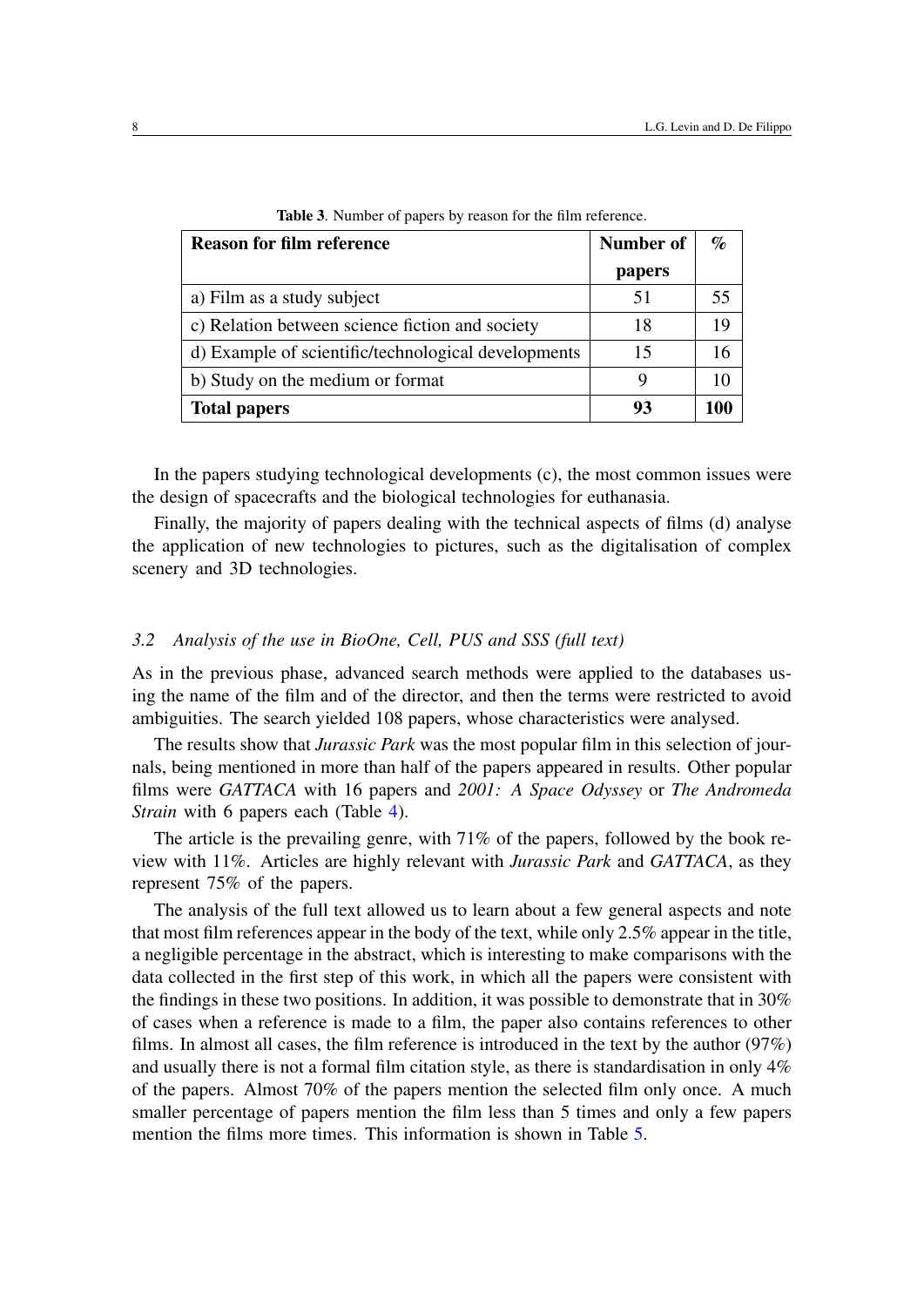| Film                   | <b>Number of papers</b> |                |                |                |                |
|------------------------|-------------------------|----------------|----------------|----------------|----------------|
|                        | <b>BioOne</b>           | <b>Cell</b>    | <b>PUS</b>     | <b>SSS</b>     | <b>Total</b>   |
| 2001 A Space Odyssey   | 1                       | $\overline{2}$ | 1              | $\overline{2}$ | 6              |
| The 6th day            | 0                       | $\Omega$       | 0              | $\Omega$       | 0              |
| A clockwork orange     | 1                       | $\overline{0}$ | $\theta$       | $\theta$       | 1              |
| Alien                  | $\theta$                | $\overline{2}$ | $\theta$       | $\overline{0}$ | $\overline{2}$ |
| The Andromeda Strain   | $\theta$                | 3              | 3              | $\theta$       | 6              |
| Avatar                 | $\overline{0}$          | 1              | $\theta$       | $\overline{0}$ | 1              |
| Bicentennial man       | $\overline{0}$          | $\overline{0}$ | $\overline{0}$ | $\overline{0}$ | 0              |
| <b>Blade Runner</b>    | 1                       | 1              | 3              | $\overline{0}$ | 5              |
| <b>Brazil</b>          | $\theta$                | $\theta$       | $\theta$       | $\theta$       | $\bf{0}$       |
| Frankenstein           | $\theta$                | $\overline{0}$ | 4              | $\theta$       | 4              |
| <b>GATTACA</b>         | 6                       | $\overline{2}$ | 7              | 1              | 16             |
| Inception              | $\overline{0}$          | $\overline{0}$ | $\overline{0}$ | $\overline{0}$ | 0              |
| The Invisible Man      | $\overline{0}$          | $\overline{0}$ | 1              | $\theta$       | 1              |
| <b>Jurassic Park</b>   | 18                      | 17             | 18             | $\overline{2}$ | 55             |
| Matrix                 | 1                       | 0              | 0              | 0              | 1              |
| Metropolis             | $\theta$                | 1              | 1              | 1              | 3              |
| <b>Minority Report</b> | $\overline{0}$          | $\overline{0}$ | 1              | $\overline{0}$ | 1              |
| Planet of the Apes     | $\mathbf{1}$            | $\mathbf{1}$   | $\overline{2}$ | 1              | 5              |
| Solaris                | 24                      | 13             | $\theta$       | $\overline{0}$ | 0              |
| Terminator             | $\overline{0}$          | $\overline{0}$ | 1              | $\overline{0}$ | 1              |
| <b>Total</b>           | 99                      | 59             | 48             | 10             | 108            |

<span id="page-8-0"></span>Table 4. Number of papers referring to selected films, for each source.

In order to analyse the purpose of the film reference, it was necessary to categorise this variable (purpose of the reference, see Figure [2\)](#page-12-0). The various categories were established after reading the full text of the papers. Similarly to the categories created for the abstracts from the Web of Science journals, also here we propose a series of categories for the type of use. Here the reference is much more specific and its categorisation is more detailed:

• Educational instrument: it refers to the use of a film in a formal educational context, both as part of an educational strategy and as a resource in itself. E.g.

"I first piloted this idea with an original podcast entitled "Cloning Extinct Species: Fact or Science Fiction" that described the cloning methods and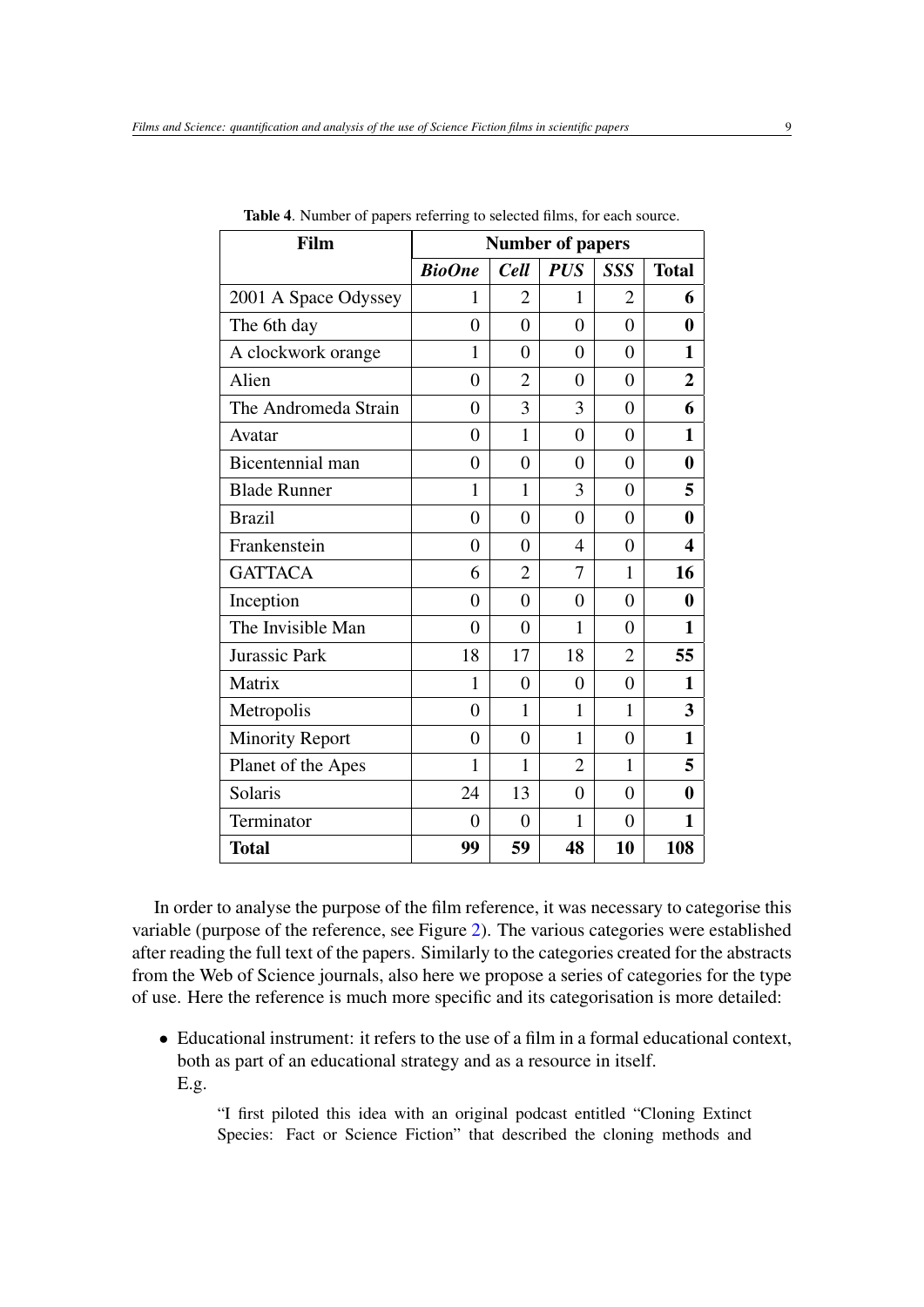| Variable | <b>Indicator</b>    | # references |
|----------|---------------------|--------------|
|          | Title               | 6            |
|          | Abstract            | 2            |
|          | Key words           |              |
| Location | Introduction        | 3            |
|          | Body                | 200          |
|          | Conclusions         | 10           |
|          | <b>Bibliography</b> | 5            |
|          | ther                |              |

<span id="page-9-0"></span>

|  |  | Table 5. Main results by variables of use. |  |
|--|--|--------------------------------------------|--|
|  |  |                                            |  |

| <b>Variable</b> | <b>Indicator</b> | # references   |
|-----------------|------------------|----------------|
|                 | 1                | 75             |
| Frequency       | 2 a 5            | 18             |
|                 | 6 a 10           | 3              |
|                 | over 10          | $\overline{4}$ |
| Other           | Yes              | 34             |
| films           | N <sub>0</sub>   | 74             |
| Who<br>mentions | Author           | 229            |
| the film?       | Other            |                |
| Formal          | Yes              | 4              |
| citation style  | No               | 104            |

biotechnology referenced in movies such as "Jurassic Park" and "The Island." The podcast was offered to students in my lecture courses as an optional exercise to listen to outside of class." [\[22\]](#page-19-6).

• Dissemination, opinion formation: it refers to the papers in which a film reference is used to disseminate an idea, to form an opinion or to convince the reader in a wider communication context, not belonging to formal education.

E.g.

"The release of *Jurassic Park* in 1993, a movie based on Michael Crichton's best-selling novel of the same name, became the world's highest-grossing movie to that point and provided a cross-cultural metaphor for public discussion of ancient DNA research." [\[5\]](#page-18-9)

• Predictive elements: when a reference to a film is made to show elements predicting scientific developments that actually occurred after the release of the film or that still have to occur.

E.g.

"The attraction of the synopsis of journalistic and entertaining forms of public communication is also shown when a German newspaper publishes an article on the deciphering of the human genome, while already three years before in the feature film *GATTACA* (1997) — or even earlier in Aldous Huxley's book Brave New World (1932) — it was demonstrated what a society in which genes determine a person's value could look like." [\[6\]](#page-18-10)

• As an example of a process or a concept: when a film reference is made to exemplify or to stress something that is being explained in the paper.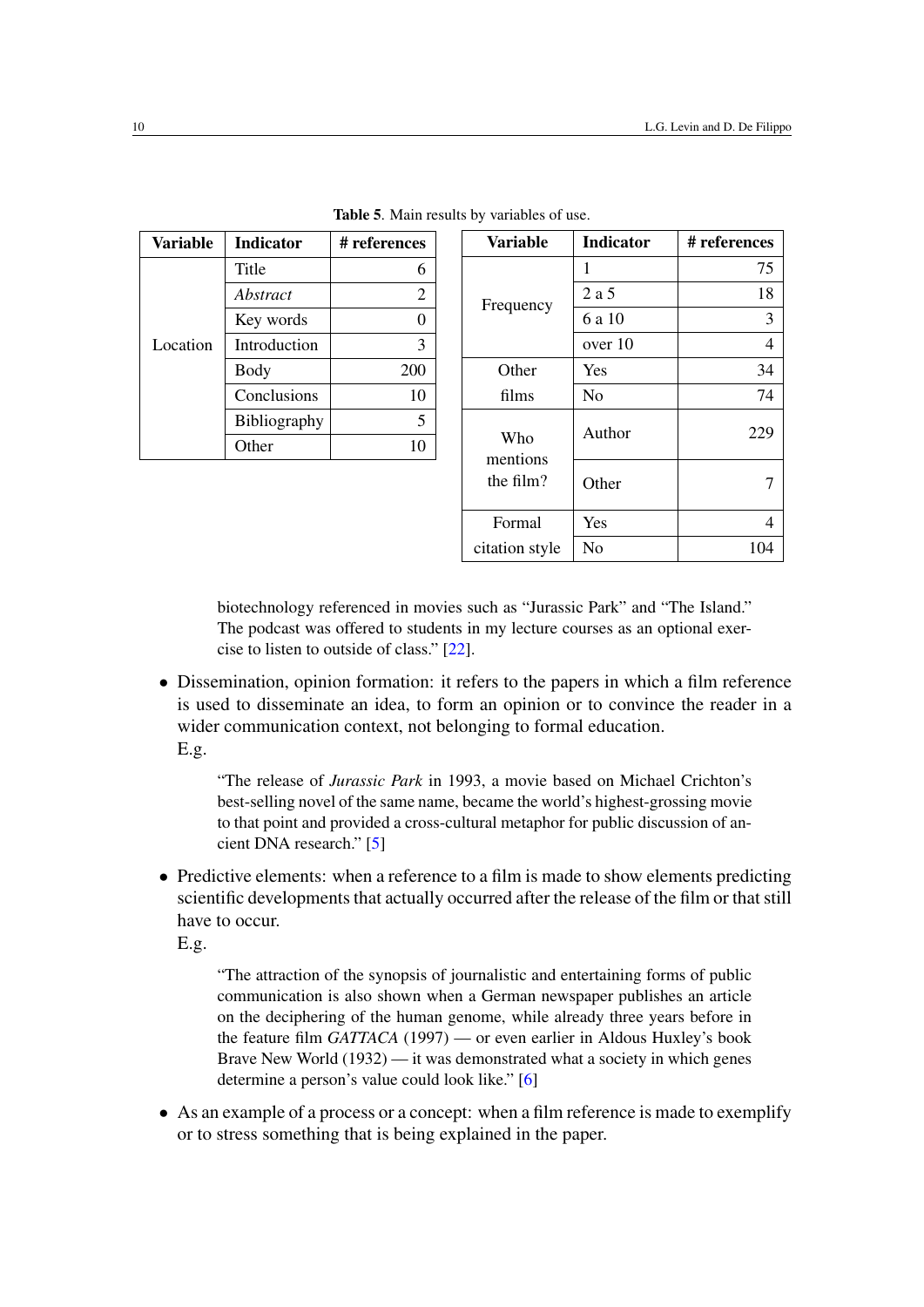E.g.

"Even with space travel successes in the 1960s, culminating with the moon landing in 1969, scientists still considered fictional films as a useful vehicle for popularising space ventures. 2001: A Space Odyssey was a classic example of cinema creating expectations for space travel, as well as other technologies, with more than 65 private companies, government agencies, universities and research institutions providing free advice and material objects for the opportunity of shaping technological visions in a highly anticipated film about the future." [\[14\]](#page-18-5)

• Study subject: when a film reference is part of the data that the paper presents as a study subject.

E.g.

"Audiences could see with their own eyes 'real' people effortlessly interacting with these futuristic computer technologies in The Lawnmower Man, Virtuosity, *Minority Report*, Paycheck, Iron Man and other computer-based films. Underkoffler, in fact, felt that the potential of cinema for technological development should be brought into the scientific and design community. After Minority Report Underkoffler and Production Designer Alex McDowell helped to form an organisation called MATTER Art and Science, whose objective is to transfer the creative methods of cinema into scientific and engineering work". [\[14\]](#page-18-5)

• In support of science: when a film reference is made to highlight a positive aspect of scientific development, concerning the film itself or the paper argument. E.g.

"Admittedly, we should recognise that incremental scientific advances could eventually lead to significant changes in human experience. Furthermore, developments in biomedical research are unpredictable. But humans are capable of adapting to changing circumstances. If life expectancy rates continue to increase gradually in developed nations, pension plans, retirement ages and social welfare schemes can be all adjusted to acknowledge evolving circumstances. Social institutions, political systems and patterns of family life are adaptable. We should not let exaggerated rhetoric and futuristic portrayals of the bleakest dystopian scenes deter us from acknowledging the human capacity to reconfigure social institutions in a creative, fair and sensible fashion. Contemporary research seeking to understand better the biology of aging need not culminate in a *Blade Runner* world". [\[24\]](#page-19-7)

• Negative element: when a film reference is made to highlight a negative aspect of scientific development, concerning the film itself or the paper argument. E.g.

"In atomic cinema, the apocalypse is harnessed directly to the power of the nation-state, promoting a perverse kind of nation-building through images of collective sacrifice and death. For 60 years now Hollywood has produced big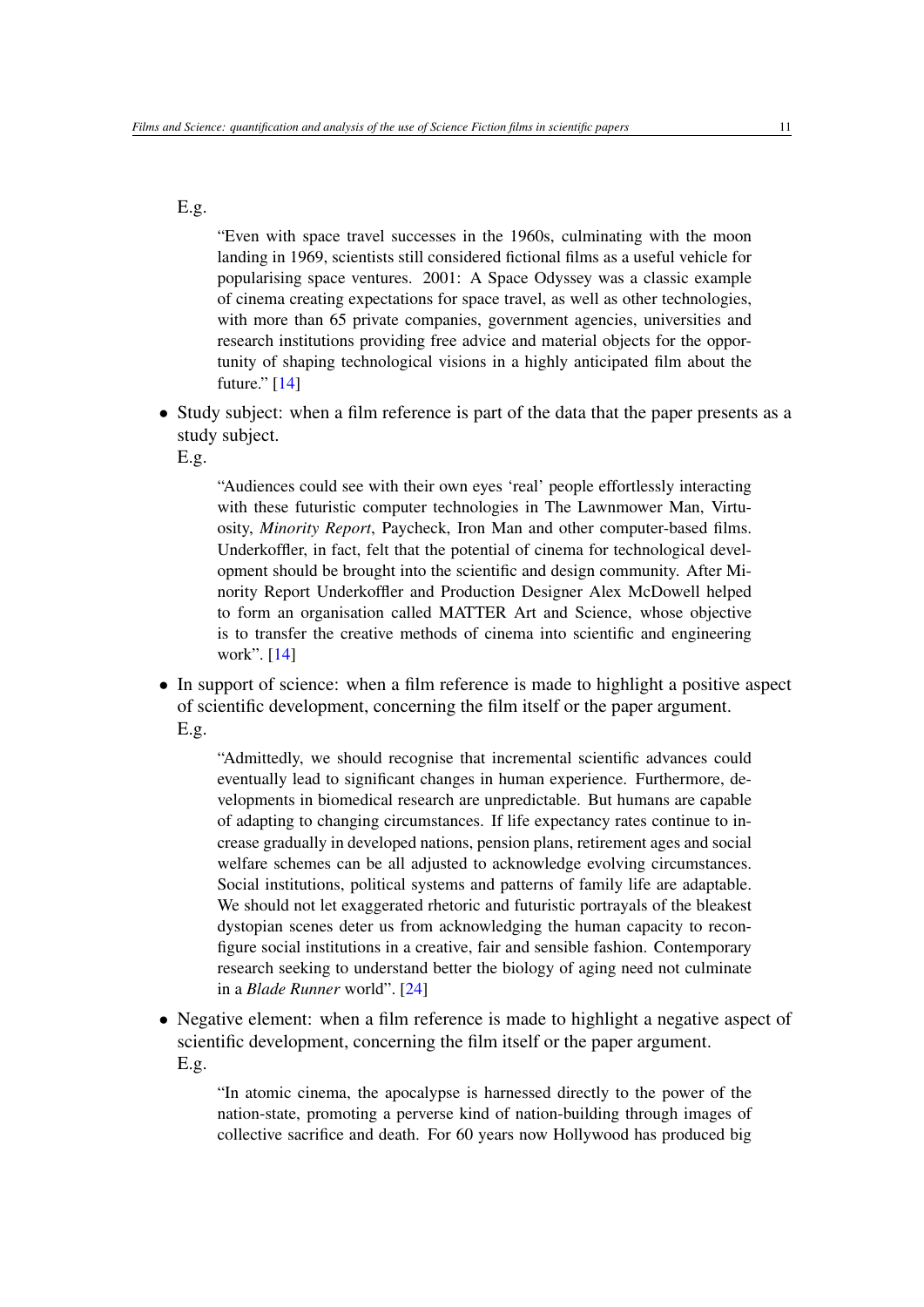budget, special effects-driven stories about nuclear warfare (often allegorised), playing off of the Civil Defense promises and nuclear fears of the Cold War state. The cinematic destruction of New York — often codified in a ruined Statue of Liberty — has become an almost annual project in Hollywood and one that provides a precise genealogy of US nuclear fears, from When Worlds Collide (1951) to *The Planet of the Apes* (1968) (see figure 6) to The Day After Tomorrow (2004). The producers of The Day After Tomorrow are particularly attuned to this filmic register, having established their careers by revisiting Cold War atomic cinema (in Independence Day and Godzilla)." [\[21\]](#page-19-8)

It can be noted that almost one fourth of the references are used as an example to stress a scientific concept or process (24%). A higher percentage of papers refer to sci-fi films aiming to form or disseminate an opinion (32%). The reference to predictive elements was also significant in an wide portion of the articles (16%). It should also be noted that, differently from what occurs with the studies on the scientist' stereotypes, in which negative versions of people dealing with science are usually found, there are very few film references in the papers aiming to criticise science (3%), whereas those used to support science or praise it account for 10% of the references and, taking the predictive elements as a positive characteristic, they reach 25% of the references (Figure [2\)](#page-12-0).

By analysing those characteristics of the references for each of the shortlisted films, it appears that only *The Planet of the Apes* is mentioned in the title of a scientific paper, whereas *The Andromeda Strain*, *Frankenstein* and *Matrix* are used as a resource in the introduction. Only in two cases they are not mentioned in the text by the author: for *The Andromeda Strain* the reference is made by quoting a newspaper article, whereas for *Minority Report* the reference is made through a remark by the film producer. This aspect is interesting because the purpose of the film reference may be different when it is not made by the author.

With regard to the purpose for the reference, Jurassic Park is the film receiving more references in the full text and, in general, this is done aiming to disseminate or form opinions (category b) (Figure [3\)](#page-13-0).

## *3.3 Discussion*

One of the main purposes of this work was to analyse the relation between sci-fi cinema and academic texts. We started from the hypothesis that sci-fi cinema has an influence on the academic world and this reflects in the publications. To find evidence of this, we analysed the references to films belonging to this genre in the papers.

Traditionally, the quantitative analysis of the scientific literature on a specific subject — carried out mainly by studying its formal characteristics and measuring its evolution, impact or visibility — belongs to the field of bibliometrics. However, the investigations have allowed us to find that there are not any previous studies based on bibliometric methods that analyse the citations of science fiction films in the papers. Our research in *WoS* led us to identify a corpus of 400 general papers (found using the terms film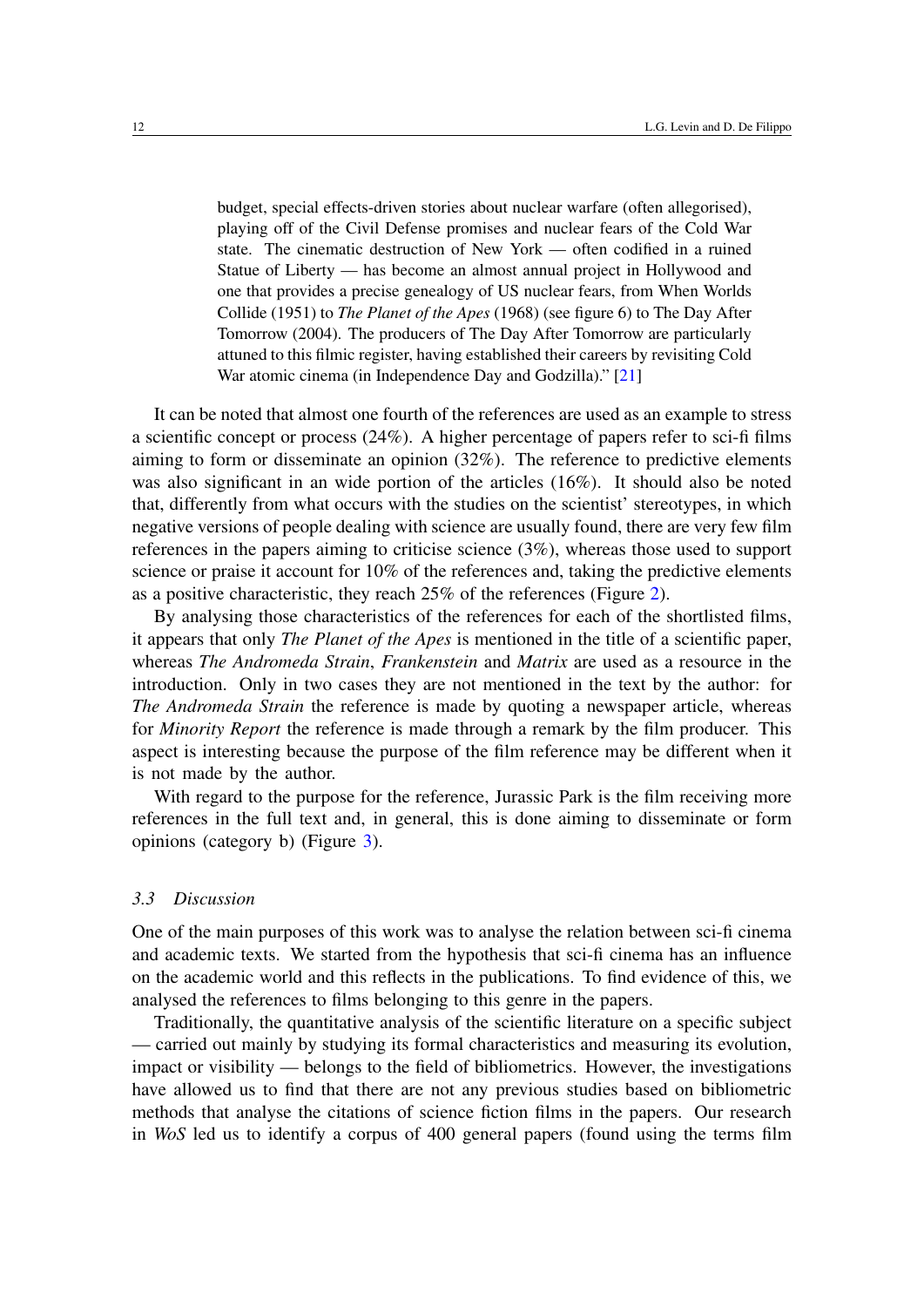

<span id="page-12-0"></span>Figure 2. Purposes of film references in the texts (aggregate data).

+ science fiction), plus 300 articles specifically dealing with the 20 films selected. In addition, 108 documents were collected from four sources analysed in their full texts (BioOne, Cell, PUS, SSS), for a total number of papers exceeding 800. On the basis of the method adopted for our research, we analysed only a portion of such a vast corpus, but it can certainly be noted that there is a considerable volume of documents in this field, even though it is hard to estimate the total number of papers dealing with science fiction cinema. In addition, we had to acknowledge that this universe is much more significant than what the research methods adopted could reveal. Therefore, further research in this field may involve widening the selection of films or devising more powerful strategies to gain access to the existing texts.

In the same perspective, the importance of publications dealing with different aspects of cinema was revealed by a recent study [\[2\]](#page-18-11). The text, which analyses papers published in the journal *Public Understanding of Science* over 20 years, shows that the number of works that analyse films or TV programmes has increased significantly. Whereas in the period 1992–2001 this genre accounted for about 2% of the publications in the journal, in the period 2002–2010 it reached over 7%, becoming the category seeing the higher increase over time.

The lack of previous studies focusing on the way science fiction films are used to transfer, communicate, build or criticise specific scientific knowledge may be due to two reasons: perhaps this corpus of papers is not relevant, or it may have not been perceived as such. We have shown that there is a wide group of papers. The fact that it has not been perceived as relevant may be due to two significant issues that are worth discussing here.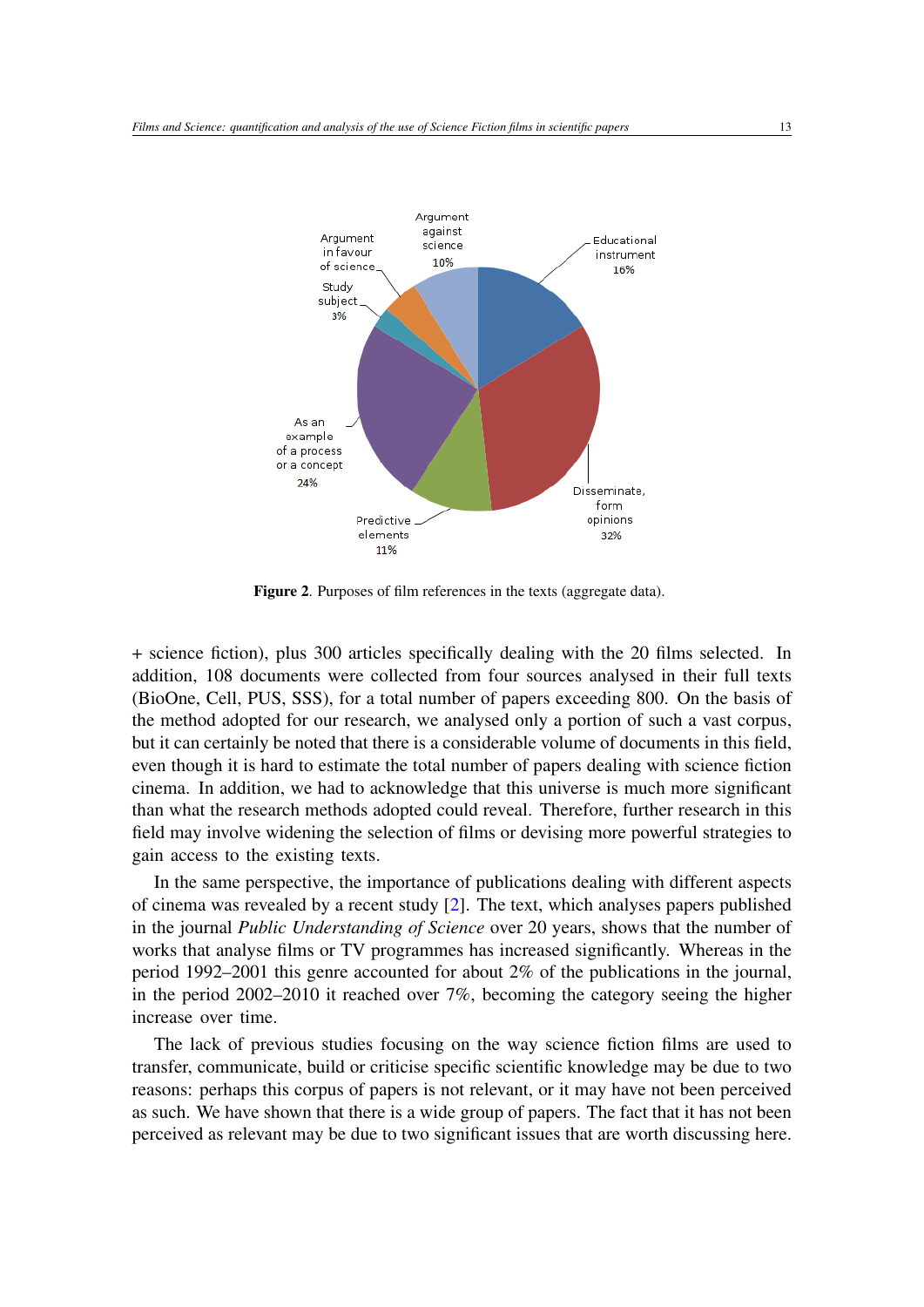

<span id="page-13-0"></span>Figure 3. Purpose for each film.

The first has to do with the general aspects of cinema as a carrier of knowledge, whereas the second concerns science fiction in particular.

In order to analyse the first issue, one of the hypothesis is related to the value that pictures have been acquiring as carriers of knowledge. As Latour already noted [\[18\]](#page-19-9), scientific inscription and writing devices have a powerful ability to convey knowledge that is associated to a powerful ability to "involve". Inscription and writing devices can be categorised into those that generate encoded inscriptions (letters, numbers, certain images that are also encoded, such as protein representations) and those that generate images that are not encoded, as photocameras and camcorders [\[17\]](#page-19-10). Another classification can be established according to the place or the person responsible for the inscription. An inscription generated by an inscriber manipulated by a scientist is not the same thing as an inscription coming from outside the scientific production space. The relative values of these different types of inscriptions have not been the subject of in-depth studies, although it is evident that their involvement abilities are not equivalent. In this sense, films have turned into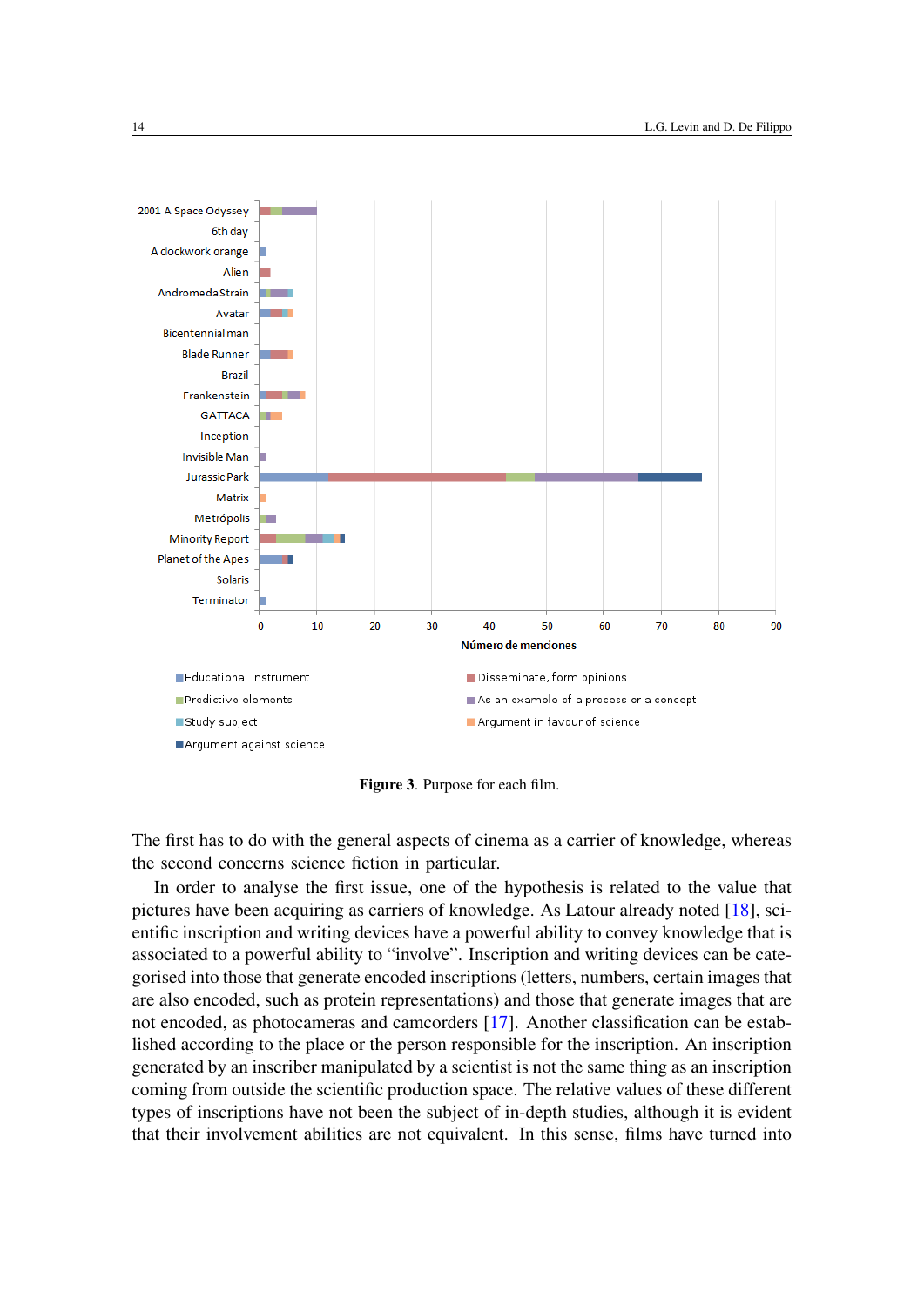complex inscriptions and the participation of renowned scientists in their production process also makes their analysis complex, since their value as a communication support of the credibility of knowledge has been placed under scrutiny. Their ability to enrol different types of players is diverse. A film like *Jurassic Park* can easily enrol allies — to use Latour's terminology: general public, politicians, investors in palaeontology areas and a certain type of scientists. However, those who do not subscribe to the theories or disagree with the disputes represented in the film (whether dinosaurs were birds or reptiles) have clearly expressed themselves against it. In this sense, films that involve scientific advisors move closer to an "academic" inscriber's role and this is an additional argument to consider their increased presence in scientific literature.

The second issue that may contribute to explain the lack of studies on the cinema in science is related to the much debated role that science fiction has played in the dissemination and communication of scientific concepts. Although it was a genre overlooked by the academic world, it has gained room in the past few decades. In this sense, as Barceló has argued, science fiction has managed to be included in the curricula of Anglo-Saxon high schools and colleges and has also been incorporated into the teaching world, with varying degrees across disciplines. This explains the growing collection of academic papers and books that deal with the themes of science fiction, as well as the emergence of academic journals specialising in this genre [\[1\]](#page-18-12).

Another interesting issue that has emerged from our work is the definition of when a film is more or less referenced and why. In this regard, we have observed that commercial success does not play a role in the citation of a film in scientific literature. In a first hypothesis, this observation would be justified by the themes dealt with: most of the references are about the films that deal with subjects that are key to science, education or society. However, this hypothesis does not seem to be enough. Some authors argue that *Jurassic Park* is a film that saw the participation from many scientific advisors and this provided it with a scientific and technical adequacy that underlies its commercial success [\[12,](#page-18-4) [15\]](#page-19-11). The same applies to *2001: A Space Odyssey*, perhaps the film that shows the best adequacy in its theory, technologies and narration. Unfortunately, there are no similar data for all the films considered able to give insight on whether this adequacy, based on scientific advice, is actually the factor that has lead to the surge in citations within academic literature.

Another factor to take into account is the explicit presence of scientific disputes. For example, in the case of *Jurassic Park*, the reference to the above-mentioned theory that relates dinosaurs to birds through a common ancestor or the possibility of using amber to retrieve ancient DNA are elements that make this film one of the most referenced in academic literature. The same occurs with predictive elements.

## 4 Conclusions

The information gathered has allowed us to demonstrate that *Jurassic Park* and *2001: A Space Odyssey* are two of the three films that show the highest degree of interdisciplinarity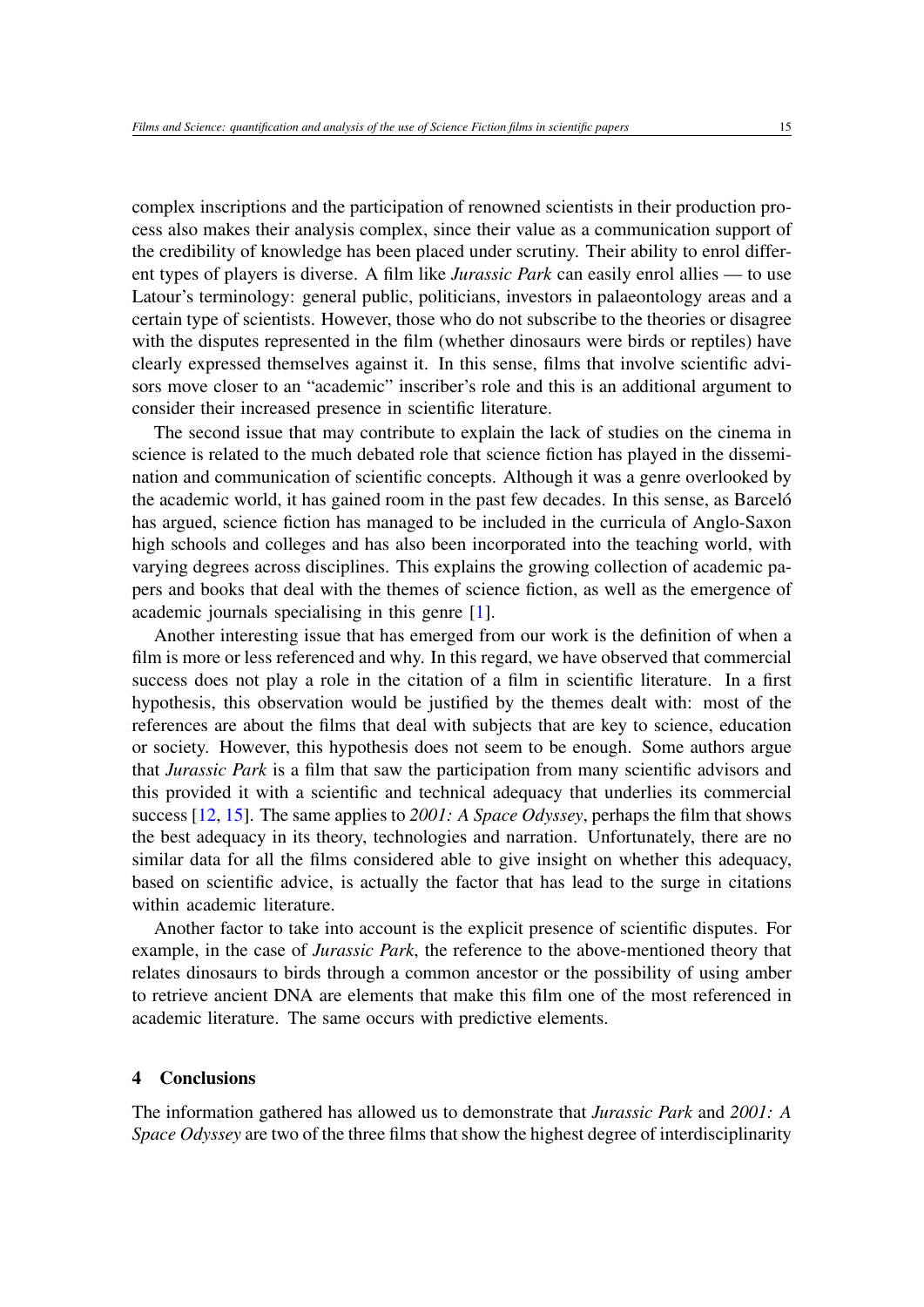in terms of journals publishing papers that cite them. This could be a hint of the direction to follow in the future search for data explaining the greater presence of a film in academic literature. As previously mentioned, there are two elements of these films that promote their use: scientific advice and the presence of scientific disputes in their arguments.

There are different usages of films that may be detected and categorised through the analysis of the content of papers. Through our analysis, it was possible to identify the purposes for the citation, which include the *dissemination/formation of an opinion* coming in first place, and the use of a film as *an example of a process* or *as an educational instrument* coming respectively in second and third place.

As we see, the pedagogical character of a film citation is quite widespread, but there are nuances to it. In this regard, we have found that the existence of elements that clearly belong to formal education curricula is quite an evident indicator of the larger use of a specific film in academic literature. This is the case of *Jurassic Park*, *Blade Runner* or *The Planet of the Apes*.

A further element to consider is the audience the papers are addressed to. In this respect, it is evident that the category "*dissemination/formation of an opinion*" does not relate to the intention of explaining a concept to an audience, but of convincing readers that such idea is valid. It is a rhetorical process aimed to "enrol" the readers (other scientists) so that they can side with the argument of the paper.

By contrast, the category "*educational instrument*" comes from academic journals oriented towards the teaching of biology, whose readers are biology teachers. There, the pedagogical emphasis of the film is bigger.

| <b>Discipline</b>                          | <b>Journal</b>                    | Papers#                     |
|--------------------------------------------|-----------------------------------|-----------------------------|
| Humanities multidiscplinary                | TLS-THE TIMES LITERARY SUPPLE-    |                             |
|                                            | <b>MENT</b>                       |                             |
| Economics/Planning development             | <b>FUTURES</b>                    | 4                           |
| Information Sciences & Library             | <b>LIBRARY JOURNAL</b>            | 4                           |
| Cultural studies /Humanities multidis-     | <b>JOURNAL OF POPULAR CULTURE</b> | 3                           |
| plinar                                     |                                   |                             |
| Humanities multidiscplinary                | NEW YORK REVIEW OF BOOKS          | 3                           |
| Architecture                               | <b>ARCHITECTURAL DESIGN</b>       | 2                           |
| Communication                              | CRITICAL STUDIES IN MASS COM-     | $\mathcal{D}$               |
|                                            | <b>MUNICATION</b>                 |                             |
| <b>History</b>                             | <b>HISTORY TODAY</b>              | $\mathcal{D}_{\mathcal{L}}$ |
| Mechanical Engineering / Aerospace en-     | <b>SPACEFLIGHT MECHANICS 2001</b> | $\mathcal{D}$               |
| gineering /automatisation and control sys- |                                   |                             |
| tems                                       |                                   |                             |

## A List of the journals with publications on the shortlisted science fiction films (selected papers)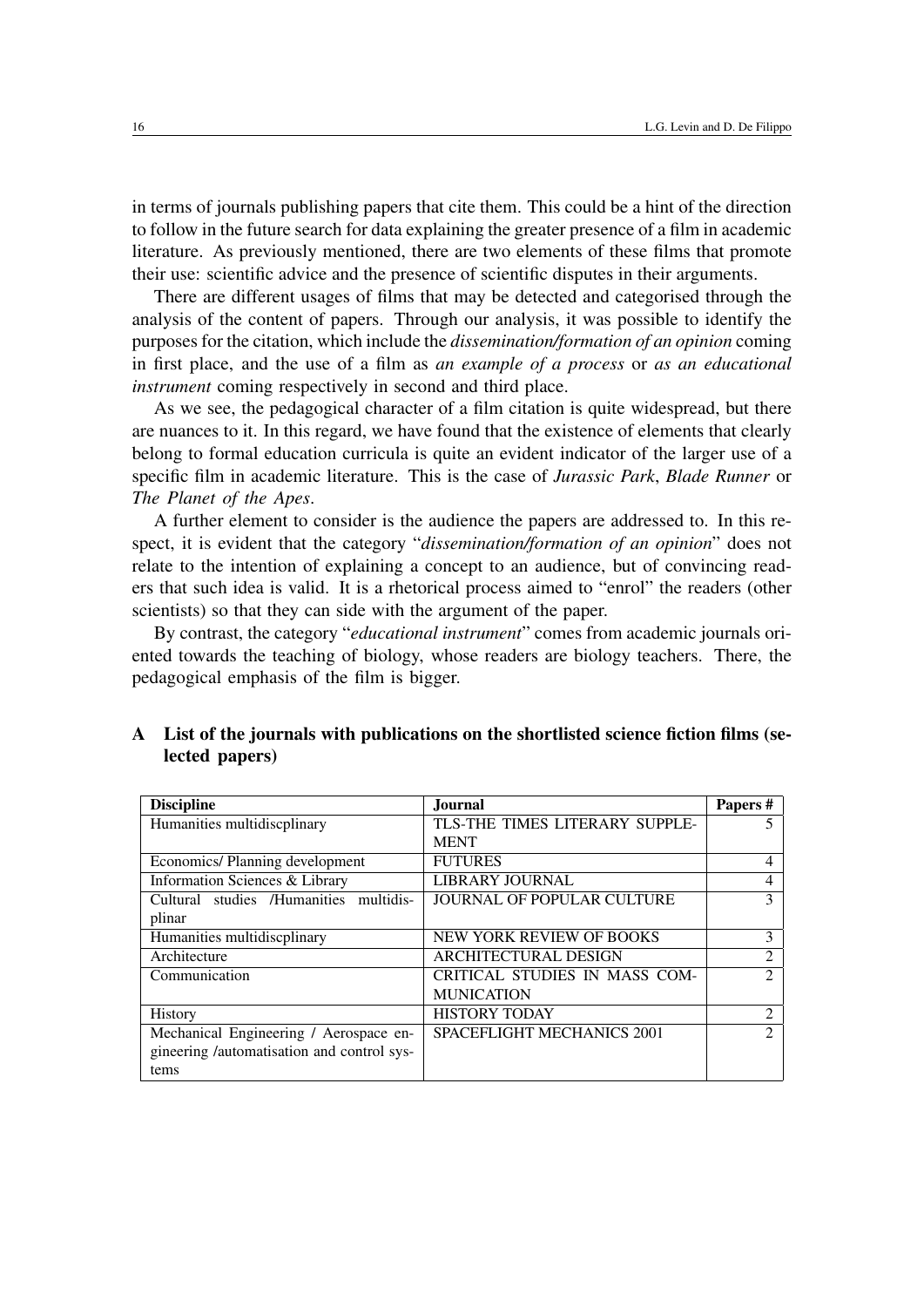| <b>Discipline</b>                         | <b>Journal</b>                              | Papers#        |
|-------------------------------------------|---------------------------------------------|----------------|
| Computer Sci. Cybernetics / Computer      | 3RD INT CONF ON CYBERNETICS                 |                |
| Sci. information systems / Comp Sci.      | AND INFORMATION TECHNOLO-                   |                |
| interdisciplinary applications / Computer | GIES, SYSTEMS, AND APPLICAT/4TH             |                |
| Sci. theory and methods                   | INT CONF ON COMPUTING, COM-                 |                |
|                                           | <b>MUNICATIONS</b><br>AND<br><b>CONTROL</b> |                |
|                                           | <b>TECHNOLOGIES</b>                         |                |
| Law                                       | 6th LatCrit Symposium                       | 1              |
| Computer Sci. Sottware Engineering        | <b>ACM TRANSACTIONS ON GRAPHICS</b>         | 1              |
| Aerospacial engineering                   | <b>AEROSPACE</b>                            | $\mathbf{1}$   |
| Multidisciplinary sciences                | <b>AMERICAN SCIENTIST</b>                   | $\mathbf{1}$   |
| Humanities multidiscplinary               | ANGELAKI-JOURNAL OF THE THEO-               | $\mathbf{1}$   |
|                                           | RETICAL HUMANITIES                          |                |
| <b>Medicine General Internal</b>          | ANNALS OF INTERNAL MEDICINE                 | $\overline{1}$ |
| Classics                                  | <b>ARETHUSA</b>                             | $\mathbf{1}$   |
| Thermodynamics / Engineering mechani-     | <b>ASHRAE JOURNAL</b>                       | $\mathbf{1}$   |
| cal /Constructing building technology     |                                             |                |
| Pshychiatry                               | AUSTRALIAN AND NEW ZEALAND                  | 1              |
|                                           | <b>JOURNAL OF PSYCHIATRY</b>                |                |
| Biology                                   | <b>BIOSCIENCE</b>                           | $\mathbf{1}$   |
| <b>Information Sciences &amp; Library</b> | BULLETIN OF THE MEDICAL LI-                 | $\mathbf{1}$   |
|                                           | <b>BRARY ASSOCIATION</b>                    |                |
| Optics                                    | <b>CHINESE OPTICS LETTERS</b>               | $\mathbf{1}$   |
| <b>Polítical Sciences / Social Issues</b> | <b>COMMENTARY</b>                           | $\mathbf{1}$   |
| Computer Sci. Artificial Intelligence /   | <b>COMPUTER GRAPHICS WORLD</b>              | 1              |
| Computer Sci. software engineering        |                                             |                |
| Criminology, penology / Sociology         | <b>CRIME MEDIA CULTURE</b>                  | 1              |
| Computer Sci. Cybernetics / Computer      | CRITICAL TECHNOLOGIES FOR THE               | $\mathbf{1}$   |
| information systems / Comp SCI<br>Sci.    | FUTURE OF COMPUTING                         |                |
| interdisciplinary applications / Computer |                                             |                |
| Sci. theory and methods                   |                                             |                |
| Biology / Molecular biology               | <b>CURRENT BIOLOGY</b>                      | 1              |
| Literary theory criticism                 | DEUTSCHE VIERTELJAHRSSCHRIFT                |                |
|                                           | <b>FUR</b><br><b>LITERATURWISSENSCHAFT</b>  |                |
|                                           | UND GEISTESGESCHICHTE                       |                |
| Astronomy and Astrophysics /Geoscience    | <b>EARTH MOON AND PLANETS</b>               | 1              |
| <b>Education Educational Research</b>     | <b>ENGLISH JOURNAL</b>                      |                |
| <b>Urban</b> studies                      | <b>EURE-REVISTA</b><br>LATINOAMERI-         | 1              |
|                                           | <b>CANA</b><br>DE ESTUDIOS<br><b>URBANO</b> |                |
|                                           | <b>REGIONALES</b>                           |                |
| Imaging Sciences Photographic / Optics    | <b>EXTRAPOLATION</b>                        | $\mathbf{1}$   |
| Social issues                             | <b>FUTURIST</b>                             | $\mathbf{1}$   |
| Computer Sci. Artificial Intelligence /   | <b>GRAPP 2009: PROCEEDINGS OF THE</b>       | 1              |
| Imaging Sci. Photographic Technology      | FOURTH INTERNATIONAL CONFER-                |                |
|                                           | ENCE ON COMPUTER GRAPHICS                   |                |
|                                           | THEORY AND APPLICATIONS                     |                |
| Humanities multidiscplinary               | <b>GREY ROOM</b>                            | 1              |
| History                                   | <b>HISTOIRE</b>                             | $\mathbf{1}$   |
| History                                   | <b>HISTORIA</b>                             | 1              |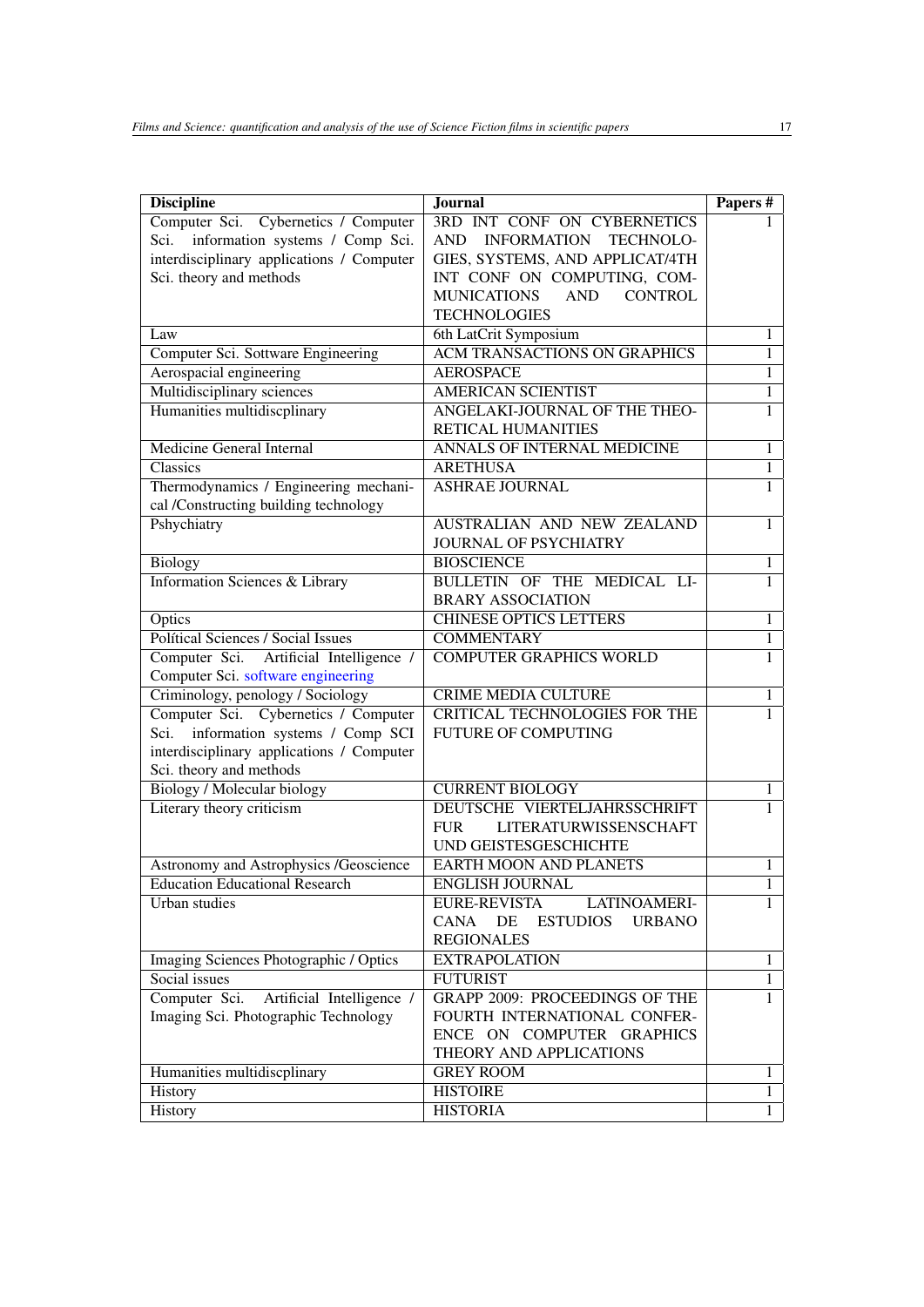| <b>Discipline</b>                                                   | Journal                                           | Papers#           |
|---------------------------------------------------------------------|---------------------------------------------------|-------------------|
| History                                                             | HISTORISCHE ZEITSCHRIFT                           |                   |
| Developmental Psychology                                            | HUMAN DEVELOPMENT                                 | $\mathbf{1}$      |
| Astronomy and Astrophysics /Geoscience                              | INTERNATIONAL JOURNAL OF AS-                      |                   |
| / Biology                                                           | <b>TROBIOLOGY</b>                                 |                   |
| Aerospacial engineering                                             | INTERNATIONAL SPACE STATION:                      | 1                 |
|                                                                     | THE NEXT SPACE MARKETPLACE                        |                   |
| Engineering industrial / Engineering mul-                           | ISSUES IN SCIENCE AND TECHNOL-                    |                   |
| tidisciplinary / Multidisciplinary Sciences                         | <b>OGY</b>                                        |                   |
| / Social Issues                                                     |                                                   |                   |
| Engineering electrical electronic /Imaging                          | JOURNAL OF ELECTRONIC IMAGING                     | 1                 |
| Photographic technology /Optics                                     |                                                   |                   |
| <b>Communication / Economics</b>                                    | <b>JOURNAL OF MEDIA ECONOMICS</b>                 | 1                 |
| Aerospace engineering                                               | JOURNAL OF SPACECRAFT AND                         | 1                 |
|                                                                     | <b>ROCKETS</b>                                    |                   |
| Humanities multidiscplinary                                         | JUNG JOURNAL-CULTURE & PSY-                       | 1                 |
|                                                                     | <b>CHE</b>                                        |                   |
| Architecture                                                        | <b>LANDSCAPE ARCHITECTURE</b>                     | 1                 |
| <b>Medicine Research Experimental</b>                               | <b>M S-MEDECINE SCIENCES</b>                      | $\mathbf{1}$      |
| <b>Cultural Studies</b>                                             | <b>MEMORY STUDIES</b>                             | 1                 |
| Humanities multidiscplinary                                         | MODERNISM-MODERNITY                               | $\mathbf{1}$      |
| <b>Bidiversity conservation / Ecology</b>                           | NATURAL HISTORY                                   | $\mathbf{1}$      |
| Multidisciplinary Sci.                                              | <b>NATURE</b>                                     | $\overline{1}$    |
| Ethics/ Social Sci Biomedical / Medical                             | <b>NEUROETHICS</b>                                | 1                 |
| ethics                                                              |                                                   |                   |
| Economics / International relations / Polit-                        | NEW POLITICAL ECONOMY                             | 1                 |
| ical Sciences                                                       |                                                   |                   |
| Humanities multidiscplinary                                         | POSTMODERN CULTURE                                | 1                 |
| Engineering electric and electronics / Op-                          | PROCEEDINGS OF THE SOCIETY OF                     | 1                 |
| tics / Material Sci Composites / Polymer                            | PHOTO-OPTICAL<br><b>INSTRUMENTA-</b>              |                   |
| Sciences                                                            | TION ENGINEERS (SPIE)                             |                   |
| Criminology, penology / Law / Psychology                            | <b>PSYCHOLOGY CRIME &amp; LAW</b>                 | 1                 |
| multidisciplinary                                                   |                                                   |                   |
| Psichology clinical                                                 | <b>PSYCHOTHERAPY</b>                              | 1                 |
| Philosophy                                                          | REVUE DE METAPHYSIQUE ET DE                       |                   |
|                                                                     | <b>MORALE</b>                                     |                   |
| Humanities multidiscplinary                                         | REVUE FRANCAISE D<br><b>ETUDES</b>                | 1                 |
|                                                                     | <b>AMERICAINES</b>                                |                   |
| History                                                             | <b>RUSSIAN REVIEW</b>                             | $\mathbf{1}$      |
| Multidisciplinary Sci.                                              | <b>SCIENTIFIC AMERICAN</b>                        | 1                 |
| Religion                                                            | Semeia                                            | $\mathbf{1}$      |
| Humanities multidiscplinary<br>Computer Sci. Cybernetics / Computer | <b>SEMIOTICA</b><br>SIGCSE 12: PROCEEDINGS OF THE | 1<br>$\mathbf{1}$ |
| Sci. information systems / Comp Sci. in-                            | 43RD ACM TECHNICAL SYMPOSIUM                      |                   |
| terdisciplinary applications / Computer Sci                         | ON COMPUTER SCIENCE EDUCA-                        |                   |
| theory and methods                                                  | <b>TION</b>                                       |                   |
| Engineering electrical electronic /Imaging                          | <b>SMPTE JOURNAL</b>                              | 1                 |
| Photographic technology / Instruments in-                           |                                                   |                   |
| strumentation /telecommunications                                   |                                                   |                   |
|                                                                     |                                                   |                   |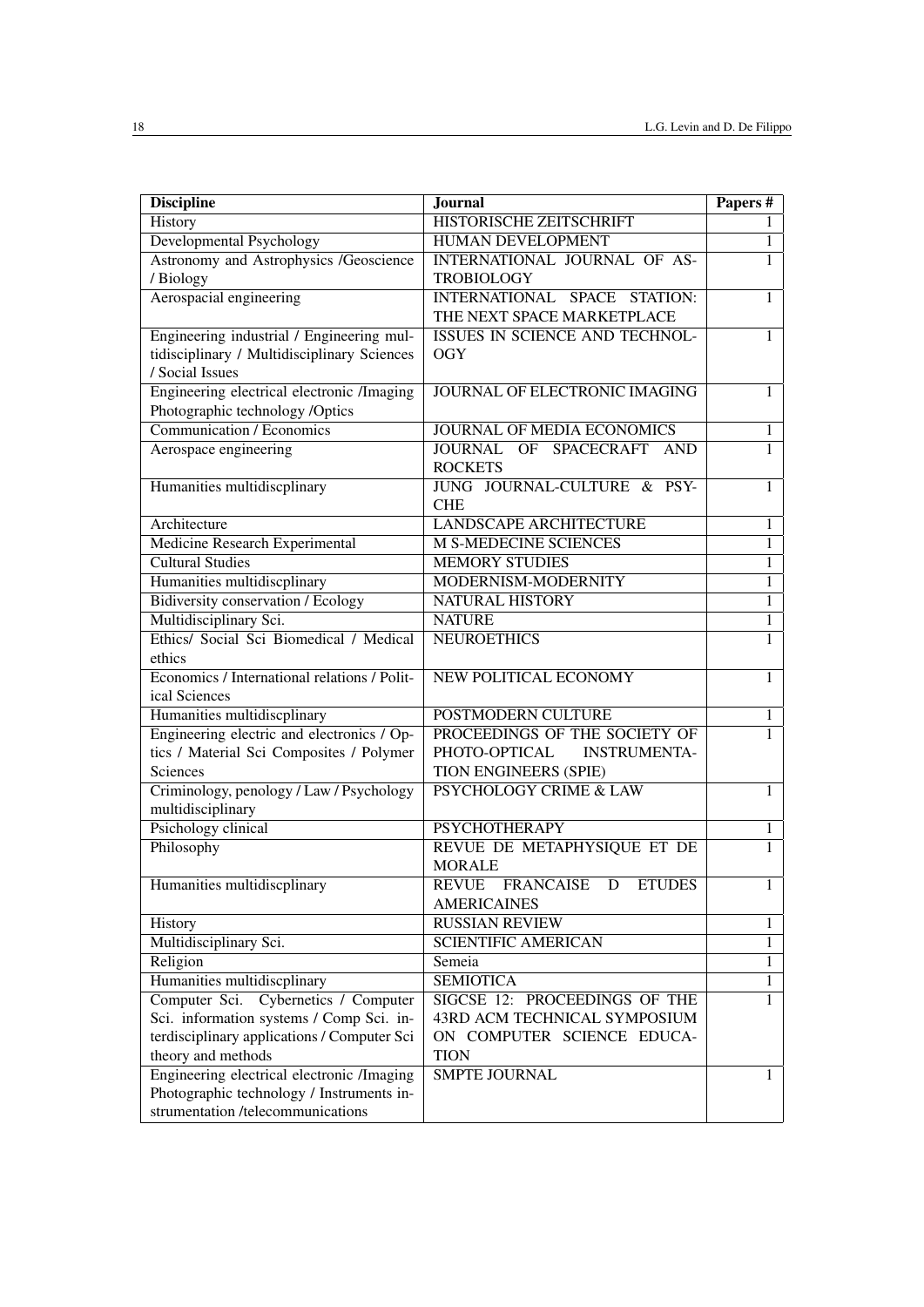| <b>Discipline</b>                         | Journal                               | Papers# |
|-------------------------------------------|---------------------------------------|---------|
| Architecture / Planning development / Ur- | Space Syntax 5th International Sympo- |         |
| ban studies                               | sium                                  |         |
| Aerospacial engineering                   | SPACE TECHNOLOGY AND APPLICA-         |         |
|                                           | TIONS INTERNATIONAL FORUM             |         |
| Philosophy                                | SYNTHESIS PHILOSOPHICA                |         |
| Communication                             | TECHNICAL COMMUNICATION               |         |
| History and Philosophy of sciences        | TECHNOLOGY AND CULTURE                |         |
| Imaging Sciences Photographic / Optics    | THREE-DIMENSIONAL IMAGING, VI-        |         |
|                                           | SUALIZATION, AND DISPLAY              |         |
| Veterinary                                | <b>VETERINARY ECONOMICS</b>           |         |
| Humanities multidisciplinary              | ZEITSCHRIFT FUR SEMIOTIK              |         |

## References

- <span id="page-18-12"></span>[1] M. Barceló (2003), "Ciencia y ciencia ficción", *Quark* 28–29, [http://quark.prbb.org/28-29/028097.htm.](http://quark.prbb.org/28-29/028097.htm)
- <span id="page-18-11"></span>[2] M.W. Bauer and S. Howard (2012), "Public Understanding of Science — a peer-review journal for turbulent times", *Pub. Underst. Sci.* 21(3): 258–267, DOI: [10.1177/0963662512443407.](http://dx.doi.org/10.1177/0963662512443407)
- [3] M.W. Bauer and S. Howard (2013), "Public Understanding of Science: compiled bibliography, 1992–2011", *Pub. Underst. Sci.*, [http://pus.sagepub.com/site/misc/PUS](http://pus.sagepub.com/site/misc/PUS_book_v6_AG.pdf) book v6 AG.pdf.
- <span id="page-18-7"></span>[4] A. Bergvall (2012), "Apocalyptic Imagery in Fritz Lang's Metropolis", *Literature-film quarterly* 40(4): 246–257.
- <span id="page-18-9"></span>[5] A. Fletcher (2010), "Genuine fakes", *Polit. Life Sci.* 29(1): 48–60, DOI: [10.2990/29](http://dx.doi.org/10.2990/29_1_48) 1 48.
- <span id="page-18-10"></span>[6] A. Görke, and G. Ruhrmann (2003), "Public Communication between Facts and Fictions: On the Construction of Genetic Risk", *Pub. Underst. Sci.* 12(3): 229–241, DOI: [10.1177/0963662503123002.](http://dx.doi.org/10.1177/0963662503123002)
- <span id="page-18-0"></span>[7] R. Haynes (2003), "From Alchemy to Artificial Intelligence: Stereotypes of the Scientist in Western Literature", *Pub. Underst. Sci.* 12(3): 243–253, DOI: [10.1177/0963662503123003.](http://dx.doi.org/10.1177/0963662503123003)
- <span id="page-18-6"></span>[8] D. Jalufka and C. Koeberl (1999), "Moonstruck: How Realistic Is The Moon Depicted In Classic Science Fiction Films?", *Earth, Moon, and Planets* 85–86(0) 179–200, DOI: [10.1023/A:1017015931543.](http://dx.doi.org/10.1023/A:1017015931543)
- <span id="page-18-8"></span>[9] K.M. Johnson (1979), "Ebola Virus and Hemorrhagic Fever: Andromeda Strain or Localized Pathogen?", *Ann. Intern. Med.* 91(1): 117–119.
- <span id="page-18-3"></span>[10] C. Kelty and H. Landecker (2004), "A Theory of Animation: Cells, L-systems, and Film", *Grey Room* 17: 30–63, DOI: [10.1162/1526381042464536.](http://dx.doi.org/10.1162/1526381042464536)
- <span id="page-18-1"></span>[11] D.A. Kirby (2000), "The New Eugenics in Cinema: Genetic Determinism and Gene Therapy in GATTACA", *Science Fiction Studies* 27(2): 193.
- <span id="page-18-4"></span>[12] D.A. Kirby (2003), "Science Consultants, Fictional Films, and Scientific Practice", *Soc. Stud. Sci.* 33(2): 231–268, DOI: [10.1177/03063127030332015.](http://dx.doi.org/10.1177/03063127030332015)
- <span id="page-18-2"></span>[13] D.A. Kirby (2003), "Scientists on the Set: Science Consultants and the Communication of Science in Visual Fiction", *Pub. Underst. Sci.* 12: 261–287.
- <span id="page-18-5"></span>[14] D.A. Kirby (2010), "The Future is Now: Diegetic Prototypes and the Role of popular Films in Generating Real-world Technological Development", *Soc. Stud. Sci.* 40(1): 41–70.